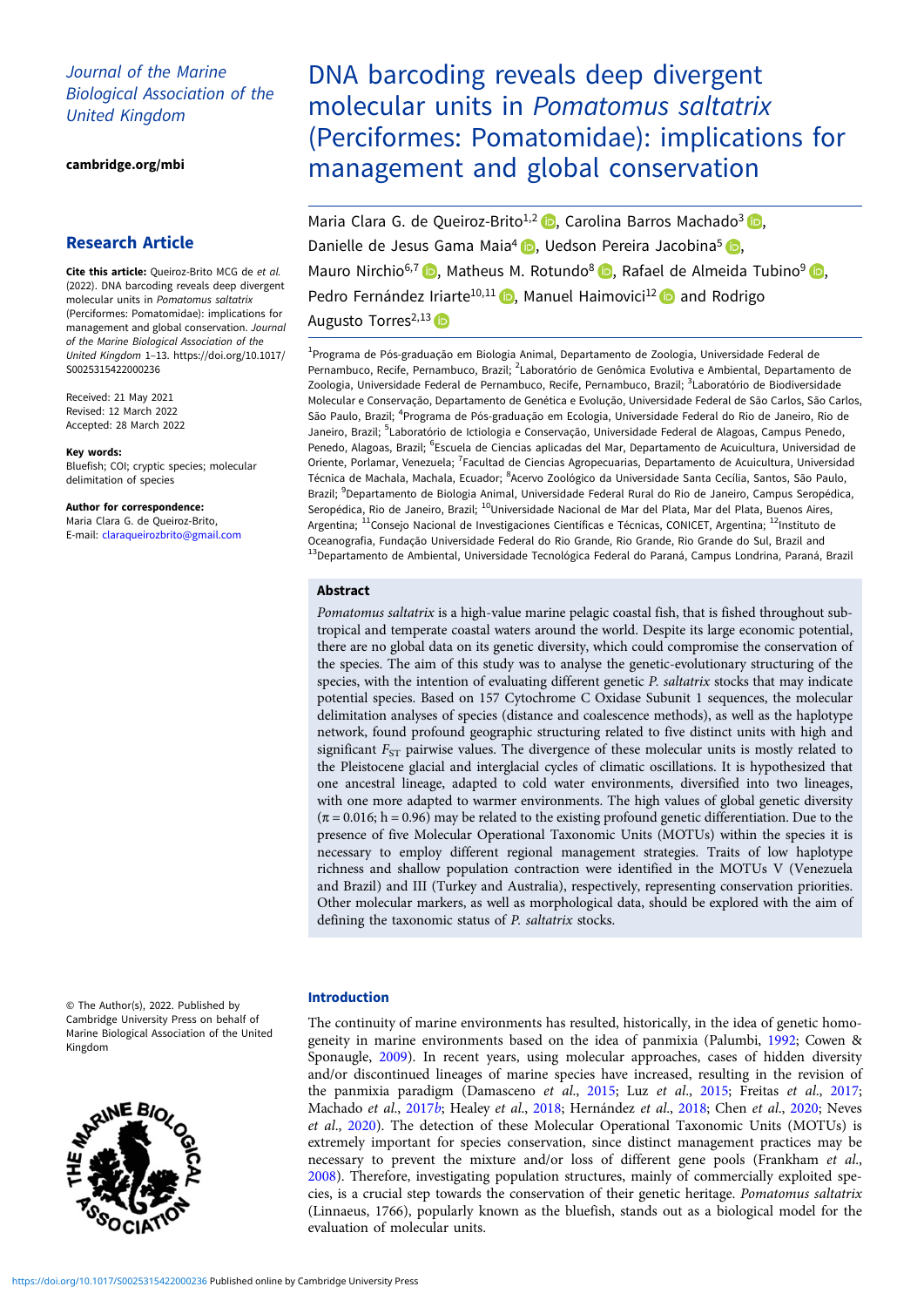The only representative of the Pomatomidae family (Nelson et al., [2016\)](#page-11-0), P. saltatrix is a species of great economic importance across the world, with a pelagic habitat and occurring in coastal and oceanic, tropical and subtropical waters with temperatures varying between 18-27 °C (Tortonese, [1986;](#page-12-0) Juanes et al., [1996](#page-10-0), [2002\)](#page-10-0). Its wide distribution can be associated with its high dispersal ability, especially through large group migrations of adult individuals during reproductive periods (Wilk, [1977;](#page-12-0) Miralles et al., [2014](#page-11-0)a), which can be influenced by seasonal changes in water temperature (Hare & Cowen, [1996;](#page-10-0) Juanes et al., [1996\)](#page-10-0). This species has high commercial value and can reach 130 cm total length and weight of ∼15 kg, acting as an important pelagic fishing resource, as well as a subject of industrial, recreational and arti-sanal fishing in different countries (Juanes et al., [1996](#page-10-0); Carpenter et al., [2015](#page-9-0)).

The fishing pressure exerted on this species since the 1960s is reflected in the decline in the amounts of this fish caught and has resulted in the species being categorized globally as 'Vulnerable' (IUCN – International Union for Conservation of Nature; Carpenter et al., [2015\)](#page-9-0), with local assessments revealing different scenarios (Europe 'Near Threatened', Mediterranean and Gulf of Mexico 'Least Concern'; Bizsel et al., [2011](#page-9-0); Collette & Abad-Uribarren, [2015](#page-10-0); Pina Amargos & Collette, [2015\)](#page-11-0). Reported global landings of P. saltatrix had an increasing trend until 1983, before declining. Since then, negative oscillations were seen until the last data update in 2018 (Pauly et al., [2020](#page-11-0); additional details about catch values are available in Sea Around Us <[seaaroundus.org>](https://seaaroundus.org) as interactive graphics; the cut-out of this graphic also can be found in Supplementary Figure S1).

The wide distribution of this species covers different environmental and ecological conditions, revealing great plasticity in terms of spawning season, number of reproductive peaks along the year, and reproduction zones, for example (Juanes et al., [1996\)](#page-10-0). Although there is little information surrounding the genetic structure and diversity of this species, regional assessments have detected population differences in geographically related schools that may represent potential species (Goodbred & Graves, [1996](#page-10-0); Turan et al., [2006](#page-12-0); Pardiñas et al., [2010;](#page-11-0) Miralles et al.,  $2014b$  $2014b$ ). This scenario highlights the necessity of the identification of potential evolutionary units for the effective management of this species, with the aim of conserving its genetic patrimony. Furthermore, many monotypic genera, when widely distributed as P. saltatrix, can be divided into new taxa and/or evolutionary units (e.g. Phalloceros caudimaculatus – Lucinda, [2008;](#page-11-0) Octopus vulgaris – Amor et al., [2017;](#page-9-0) Pogonias cromis – Azpelicueta et al., [2019;](#page-9-0) Ommastrephes bartrami – Fernández-Álvarez et al., [2020](#page-10-0)). Thus, the status of P. saltatrix as a monotypic species should be investigated mainly due to both the wide-ranging and ecological plasticity.

As such, using grouping methods in sequences of the Cytochrome C Oxidase Subunit 1 (COI) barcode region has proven to be an efficient tool for a better identification of species richness (Ward et al., [2005;](#page-12-0) da Silva Oliveira et al., [2017](#page-10-0); Moraes et al., [2019\)](#page-11-0). There are different approaches based on distance (DNA barcoding) and coalescent methods. Distance methods are based on the barcoding gap hypothesis, where the intraspecific variation must be lower than interspecific variation (Hebert et al., [2003](#page-10-0); Meyer & Paulay, [2005](#page-11-0)). Coalescent methods combine population genetics and phylogenetics to delimit the MOTUs (Pons et al., [2006\)](#page-11-0). Both approaches are very useful to taxonomy, since traditional approaches based on morphological characteristics cannot identify cryptic species and may underesti-mate the real diversity of taxa (Bickford et al., [2007](#page-9-0); Pinto et al., [2018\)](#page-11-0) including fishes (Berbel-Filho et al., [2018](#page-9-0); Jacobina et al., [2018,](#page-10-0) [2020](#page-10-0)). In addition to solving taxonomic uncertainties (Machado et al., [2017](#page-11-0)a), the barcode region COI can be useful

for the identification of species from early stages of development (Hubert et al., [2010;](#page-10-0) Almeida et al., [2018](#page-9-0)), detecting market fraud (Barbuto et al., [2010](#page-9-0); Carvalho et al., [2015](#page-9-0), [2017](#page-9-0)), phylogenetic studies and can aid in management and conservation practices (van Velzen et al., [2007;](#page-12-0) Healey et al., [2018](#page-10-0); Souza et al., [2018;](#page-12-0) Zhao et al., [2018](#page-12-0); Kim et al., [2020\)](#page-11-0).

Thus, this study aimed to evaluate the evolutionary cohesion of geographically different Pomatomus saltatrix stocks, throughout its distribution in different oceans. We specifically asked if P. saltatrix is composed of more than one evolutionary unit, which introduces the hypothesis that it could be a genus composed of cryptic species, since different genetic groups have been identified in previous studies (Goodbred & Graves, [1996;](#page-10-0) Turan et al., [2006;](#page-12-0) Pardiñas et al., [2010](#page-11-0); Miralles et al., [2014](#page-11-0)b). For this, we used traditional genetic approaches and modern coalescent methods of species delimitation. Furthermore, we evaluated the historical mechanisms responsible for the genetic diversity and diversification of molecular evolutionary units of this species, as well as its genetic diversity, with the aim of contributing to future management plans.

### Materials and methods

### DNA extraction, amplification, sequencing and alignments

Samples of muscular tissue from six specimens of Pomatomus saltatrix from the Caribbean were obtained (Islas Margaritas, Venezuela), stored in 96% ethanol and kept at −20 °C. The total genomic DNA was extracted from each sample with the help of the DNeasy Tissue (Qiagen®) kit, following the protocol suggested by the manufacturer. The samples were visualized through electrophoresis in 1% agarose gel, coloured with Gelred<sup>™</sup> and visualized under ultraviolet light. Given the abundancy of COI barcode database, a region of ∼650 bp was amplified, via PCR, in both directions using the universal forward FishF1 (5′ TCAACCAACCA CAAAGACATTGGCAC3′ ) and reverse FishR2 primers (5′ ACTT CAGGGTGACCGAAGAATCAGAA3′ ), described by Ward et al. [\(2005](#page-12-0)). The reactions were performed with a final volume of 25 μl which comprised: 12.5 μl of 2× Tay Pol Master Mix (Vivantis®), 0.5 μl of each primer (10 mM), 0.5 μl of magnesium chloride (50 mM), 2 μl of genomic DNA (40 ng  $\mu$ l<sup>-1</sup>) and 9 μl of ultrapure water. The amplification cycle consisted of an initial step of 2 min at 95 °C, followed by 35 cycles of 30 s at 94 °C, 30 s at 57 °C and 2 min at 72 °C with a final extension of 10 min at 72 °C. The amplifications were purified using ExoSap-IT® (Affimetrix®), in accordance with the protocol provided by the manufacturer. The samples were sequenced in forward and reverse directions using the kit 'Bigdye Terminator v 3.1 Cycle Sequencing Ready Reaction' (Applied Biosystems), using a capillary sequencing technique using the automatic sequencer ABI 3500-Applied Biosystems. The generated sequences were deposited in GenBank with access codes MN199456–MN199461.

Furthermore, an additional 154 COI sequences that were obtained from NCBI/GenBank and included on BIN AA9142 (Barcode Index Number) of BOLD (Barcode of life database) were added to our dataset. The content of each database was compared rigorously to avoid duplicated sequences in BOLD and GenBank databases. However, the sequences EU263791, GBMND68177 and ERDK030 were removed due to noise in the alignment. In total, 157 P. saltatrix sequences were included in the analyses [\(Figure 1](#page-2-0); Supplementary Table S1). These sequences were from the Western North Atlantic Ocean, Gulf of Mexico, Caribbean Sea, Western and Eastern South Atlantic Oceans, Mediterranean Sea, Sea of Marmara, Black Sea, Indian Ocean and South Pacific Ocean. This is the first global genetic diagnosis of P. saltatrix.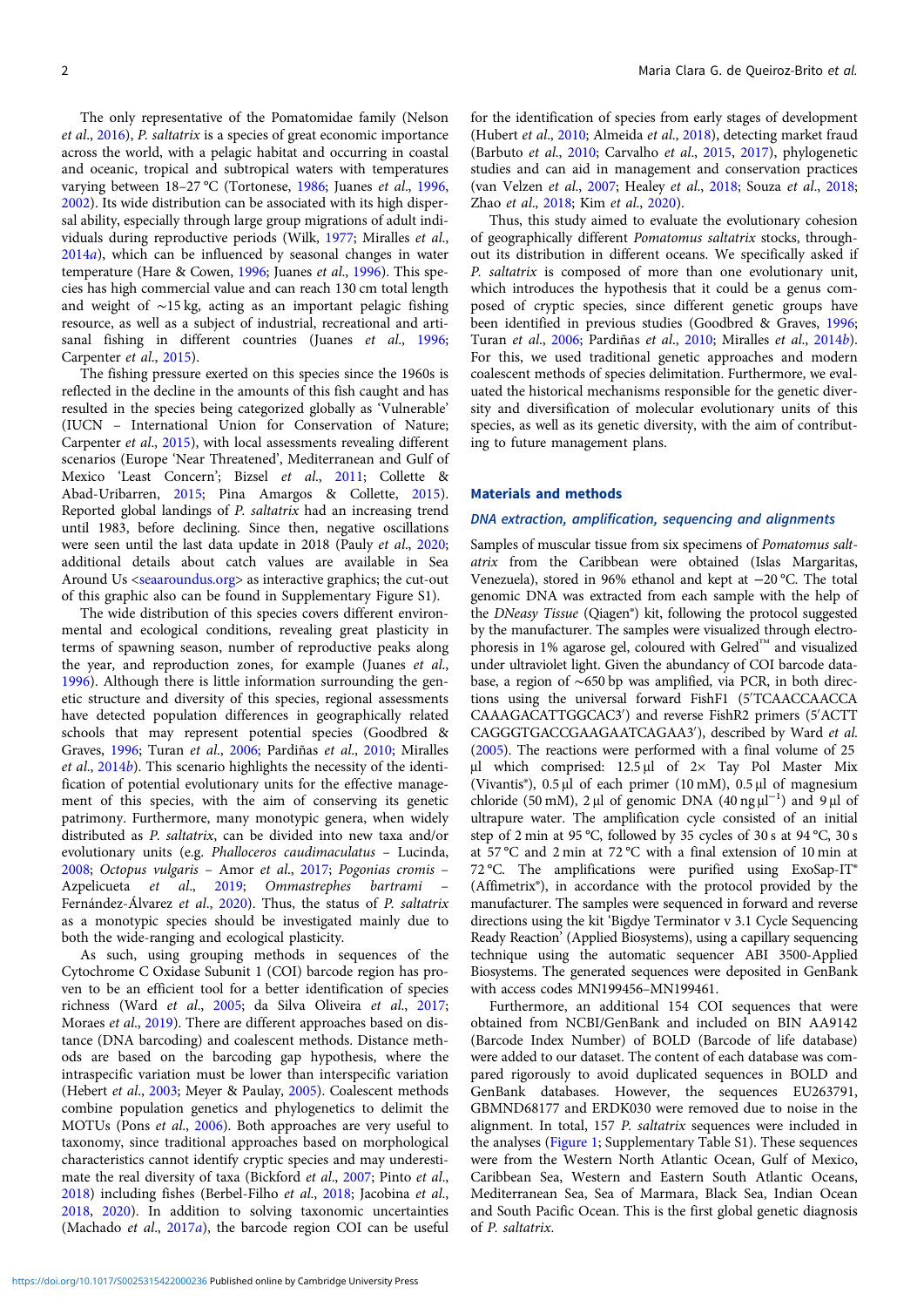<span id="page-2-0"></span>

Fig. 1. Map of sampling locations and the geographic distributions of the five MOTUs for P. saltatrix. The different colours in the pie charts correspond to the five MOTUs (see [Figures 2,](#page-4-0) [3](#page-5-0) and Supplementary Figure S2 for more details about the MOTUs identifications), based on the FAOs regions. The grey values represent the sample size (N) of each site. (WNA: Western North Atlantic; GM: Gulf of Mexico; CS: Caribbean Sea; WSA: Western South Atlantic; MES: Mediterranean Sea; MS: Sea of Marmara; ESA: Eastern South Atlantic; IO: Indian Ocean; SP: South Pacific).

### Species delimitation methods and time divergence estimates

All the sequences were aligned and edited using the ClustalW (Thompson et al., [1994\)](#page-12-0) algorithm in BioEdit Sequence Alignment Editor v.7.0. (Hall, [1999\)](#page-10-0), through multiple alignments using the values 15 and 0.3 for gap openings and extensions, respectively (Hall et al., [2011\)](#page-10-0). To assess the cryptic diversity and identify possible MOTUs, we used two approaches: distance (traditional DNA barcoding and Assemble Species by Automatic Partitioning – ASAP) and coalescence (General Mixed Yule Coalescent – GMYC, Bayesian General Mixed Yule Coalescent – bGMYC, Bayesian implementation of Poisson Tree Processes – bPTP, and Multi-rate Poisson Tree Processes – mPTP). The MOTUs consisted of groups of sequences that acted as molecular entities which can or cannot represent a species (Blaxter et al., [2005](#page-9-0); Jones et al., [2011\)](#page-10-0). For all analysis, we used a multiple DNA sequences alignment for preserving the geographic information once we had shared haplotypes between different ocean basins. Because we employed different approaches to delimitate the MOTUs, the best species delimitation model for P. saltatrix will be determined from congruent results across methods and biological sense (geographic information, for example). We will also avoid MOTUs classified as singleton, which are composed of one sequence.

DNA barcoding uses the genetic distance between the COI sequence pairs and assumes that interspecific differences are greater compared with intraspecific differences (Hebert et al., [2003\)](#page-10-0), due to the choice of an optimal threshold (OT). An OT was estimated from the present dataset through the localMinima function, implemented in the SPIDER package (SPecies IDentity and Evolution in R – Brown et al., [2012\)](#page-9-0) in R (R Core Team, [2017;](#page-12-0) [https://www.R-project.org/\)](https://www.R-project.org/). Once the OT was defined, the jMOTU v.4.1 software was employed (Jones et al., [2011](#page-10-0)) for the delimitation of MOTUs. The ASAP method (Puillandre et al., [2021](#page-11-0)) was performed on the program web-interface ([https://bioinfo.mnhn.fr/abi/public/asap/\)](https://bioinfo.mnhn.fr/abi/public/asap/), using K80 as the nucleotide substitution model, and all the other parameters were set as default. The ASAP delimitation was defined considering the partition showing the lowest ASAP-score.

The coalescent methods (GMYC, bGMYC, bPTP and mPTP) were based on phylogenetic trees and are related to the phylogenetic concept of the species (Eldredge & Cracraft, [1980;](#page-10-0) Nelson, [1989](#page-11-0)). The GMYC and bGMYC (Pons et al., [2006](#page-11-0); Reid & Carstens, [2012\)](#page-12-0) are methods that aim to estimate the transition point, in an ultrametric tree, between the intraspecific (populational/coalescent) and interspecific (speciation/extinction) processes, based on branching rates over time. The pre-transitional nodes represent speciation events, and the post transitional nodes represent the coalescences within species (Pons et al., [2006](#page-11-0)). The main difference between them is that the GMYC employed a consensus tree obtained from the software that implements Bayesian searches, while bGMYC uses multiple trees from the posterior distribution of trees from Bayesian analyses, which is an interesting approach due the stochasticity of Markov Chain Monte Carlo search. For the reconstruction of the ultrametric tree, firstly, the nucleotide substitution model was estimated in jModelTest v.2.1.7 (Posada, [2008](#page-11-0)) under the Bayesian Information Criterion (K80 + I). The Bayesian Inference (BI) topology was reconstructed in BEAST v.2.4.7 (Bouckaert et al., [2014](#page-9-0)) under the following conditions: relaxed molecular clock with a lognormal distribution and Yule speciation model. Three independent runs with 30 million MCMC, where trees and parameters were saved every 10,000 generations with a burn-in of 25%. The results were then combined using the LogCombiner v.2.4.7 of the BEAST software (Drummond et al., [2012](#page-10-0)). The ESS values (Effective Sample Size; >200) for the convergence of the estimated parameters were verified used Tracer v.1.5 (Rambaut et al., [2009](#page-12-0)). Posteriorly, the GMYC was performed using SPLITS (SPecies Limits by Threshold Statistics – Monaghan et al., [2009\)](#page-11-0) on the R platform [\(https://www.r-project.org/\)](https://www.r-project.org/). We used the single threshold method, where a single point of transition between intra- and interspecific events and a default parameter interval is calculated (interval =  $c$  (1.10)). For bGMYC we sampled a set of 100 trees of posterior distribution of the BEAST runs using bGMYC package (Reid & Carstens, [2012\)](#page-12-0) in R platform, following the settings recommended by the authors.

The other used methods were bPTP and mPTP (Zhang et al., [2013](#page-12-0); Kapli et al., [2017\)](#page-10-0) which, different to the above analysis,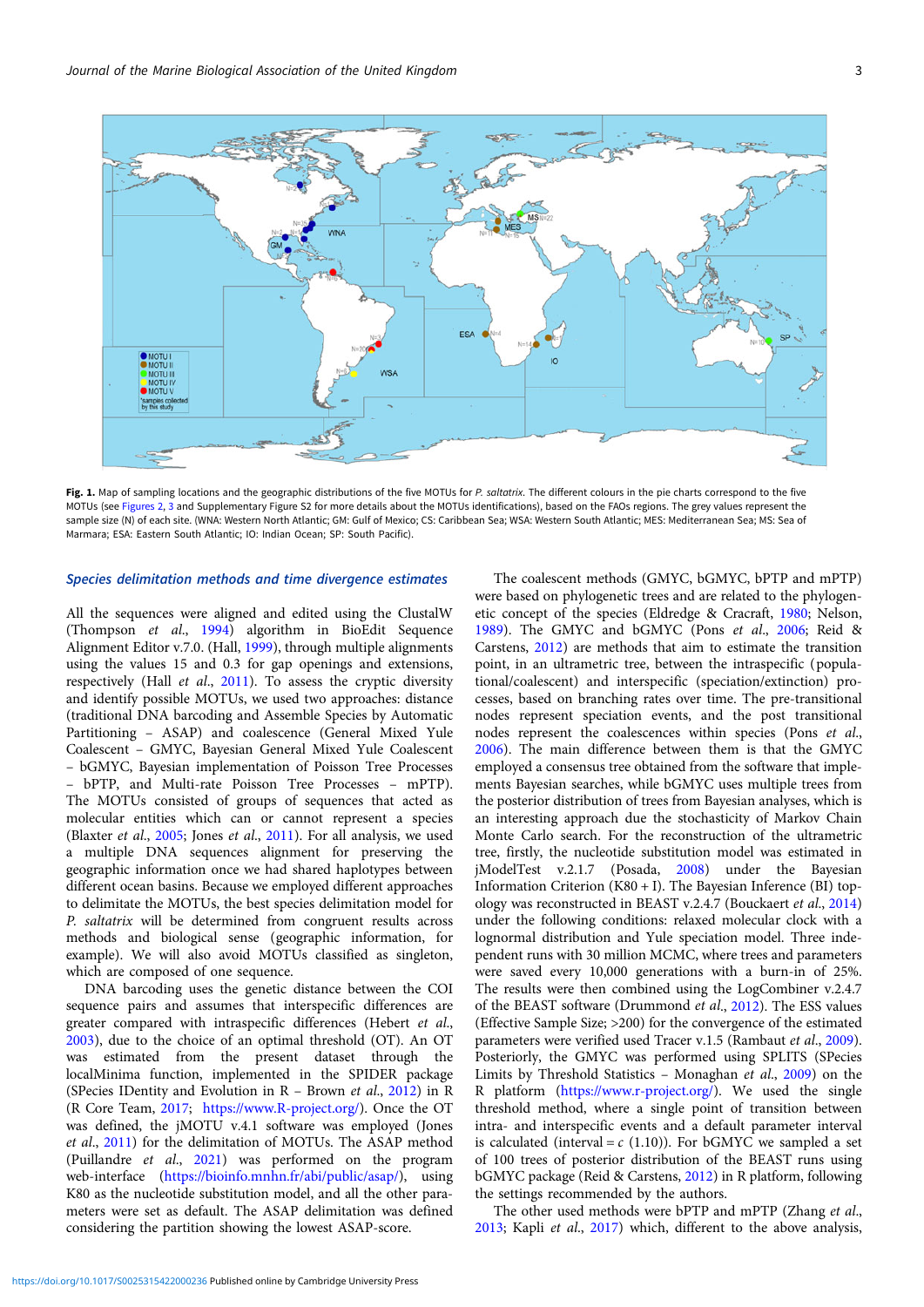used the number of substitutions to establish relationships within and between species. Thus, it assumes that the number of substitutions between species is greater than the number of substitutions within species. The analysis requires a non-ultrametric tree, which was generated using MrBayes v.3.1.1 (Huelsenbeck et al., [2001;](#page-10-0) Ronquist & Huelsenbeck, [2003](#page-12-0)), from the 10 million MCMC and a burn-in of 25%. The bPTP method was performed using an online server ([http://species.h-its.org/ptp/\)](http://species.h-its.org/ptp/), using 400,000 MCMC generations with a thinning value = 100 and burn-in = 25%. The mPTP was also conducted in an online server ([https://mptp.h-its.org/#/tree\)](https://mptp.h-its.org/#/tree).

To understand the diversification processes of P. saltatrix MOTUs, the divergence times were estimated among the MOTUs. For this, we added a specimen of Acanthocybium solandri (Cuvier, 1829) as an external group to our dataset (Betancur-R et al., [2013\)](#page-9-0). Ultrametric Bayesian topology calibration was performed using two approaches: the first used a fossil (Purdy et al., [2001\)](#page-12-0) and the other used the mutational rate of the COI marker in P. saltatrix (1.2% per site per million years – Miralles *et al.*, [2014](#page-11-0)*b*). For this analysis, we used the HKY + G + I substitution model, relaxed clock with a normal distribution and Birth and Death model as a prior tree. The fossil record used to calibrate the topology was described from the 'Yorktown Formation' in Lee Creek Mine, NC, USA, which it is dated between 4.8 and 2.8 million years ago (Ma) (Hobbs, [2009\)](#page-10-0). Since the fossil was described as Pomatomus saltatrix, we used it as a Most Recent Common Ancestor – MRCA – of Pomatomus (crown-group). For this calibration point, we implemented an exponential prior offset to 2.8 Ma (minimum age of the clade), with a mean of 0.7. We performed two independent runs of 600 million interactions, sampled at intervals of 100,000 generations with 25% burn-in. The convergence of parameter values was assessed in Tracer v.1.5 (Rambaut et al., [2009](#page-12-0)). Following these procedures, the divergence times of the lineages were related to known climatic events, with the aim of elucidating which historical processes were responsible for MOTUs diversification.

# Genetic diversity, population structure and demographic history analysis

The genetic diversity indexes (number of haplotypes (h), polymorphic sites (S), nucleotide  $(\pi)$  and haplotype diversity (Hd)) were obtained through DnaSP v.5.1 (Librado & Rozas, [2009\)](#page-11-0). These values were calculated per sample site (oceanic basin) and by previously determined MOTUs. Because we had unequal sampling sizes, we applied a rarefaction method using the rarefy function in the R package vegan (Oksanen et al., [2018\)](#page-11-0) to provide an unbiased comparison in haplotype richness (Hr) among MOTUs. In the investigation regarding the relationships among haplotypes and their geographic distributions, a haplotype network was built in the software PopART using the TCS method (Clement et al., [2002;](#page-10-0) Leigh & Bryant, [2015\)](#page-11-0).

Genetic differentiation was tested using pairwise  $F_{ST}$  comparisons in ARLEQUIN v.3.0 (Excoffier et al., [2005](#page-10-0)) and they were calculated using 1000 permutations ( $P < 0.05$ ). The Analysis of Molecular Variance (standard AMOVA), using 1000 permutations  $(P < 0.05)$ , was also performed in ARLEQUIN v.3.0. For this analysis, two structuring hypotheses were tested: (a) all the samples belong to a single unit (null hypothesis) and (b) all molecular units were determined by species delimitation methods. Furthermore, the genetic distances between the molecular units were calculated using the software MEGA X v.10.2.2 (Kumar et al., [2018](#page-11-0)) employing the Kimura-2-parameter model (K2P; Kimura, [1980](#page-11-0)).

The Mismatch Distribution analysis was used to estimate expansions or population bottlenecks through DnaSP 5.1 (Rogers & Harpending, [1992;](#page-12-0) Librado & Rozas, [2009\)](#page-11-0).

Demographic oscillations for each MOTUs were also investigated using a Bayesian Skyline Plot (BSP – Drummond et al., [2005](#page-10-0)) performed on BEAST v.2.4.7 (Bouckaert et al., [2014](#page-9-0)), using the same mutational rate as used for the calibration (1.2% per site per million years – Miralles et al.,  $2014b$  $2014b$ ). The best evolutionary model for each MOTU was determined in jModelTest v.2.1.7 (Posada, [2008\)](#page-11-0), using the Bayesian Information Criterion. All MOTUs were set to evolve by the K80 model, except MOTU I, whose model was K80 + I. Three independent runs of 10 million MCMC interactions, using a burn-in of 25%, were performed for all MOTUs, except for MOTU V, which had four runs, due to chain convergence issues. These runs (log and trees files) were combined using LogCombiner in BEAST v.2.4.7, and the effective sampling size (>200) was checked in Tracer v.1.7.1 (Rambaut et al., [2009\)](#page-12-0) and the BSP reconstructed.

#### Results

### Molecular Operational Taxonomic Units and divergence time estimation

The final alignment of the COI sequences had 570 bp containing 63 polymorphic sites, of which 41 were parsimoniously informative. Insertions, deletions and stop codons were not observed in the final alignment, indicating that pseudogenes were not present, avoiding paralogue analyses.

For the species delimitation analysis based on the traditional distance approach, the estimated OT was 0.0074 (0.74%), equivalent to 4 bp for the dataset. Five MOTUs were identified from this value as the intra- and interspecific limits ([Figure 2](#page-4-0)) which belong, generally, to different geographic locations: (a) MOTU I: Western North Atlantic cold waters, covering the coasts of the USA, Canada and the Gulf of Mexico, (b) MOTU II: Mediterranean Sea and adjacent seas, covering Turkey, Tunisia and part of southern Spain, Eastern South Atlantic, the coast of Namibia, the Indian Ocean and the coast of South Africa, (c) MOTU III: Southern Pacific Ocean (Australia) and Sea of Marmara (Turkey), (d) MOTU IV: South Atlantic, represented by the State of São Paulo (Brazil) and Buenos Aires, Mar del Plata (Argentina), and (e) MOTU V: Caribbean Sea (Venezuela), represented by the State of Nueva Esparta, and the Brazilian South Atlantic, represented by the States of São Paulo and Rio de Janeiro. The ASAP distance method found the same pattern with the lowest ASAP-score [\(Figure 2](#page-4-0)).

In analyses based on the coalescent methods, only GMYC corroborated the distance analyses, identifying five units ([Figure 2](#page-4-0)), with the maximum likelihood value  $(ML = 1485.702)$  for this model significantly higher ( $P < 0.05$ ) than the null model ( $ML_0$ = 1359.036). On the other hand, the bGMYC model only identified three MOTUs ([Figure 2](#page-4-0)). MOTU A was equivalent to the grouping of the Western North and South Atlantic and Mediterranean Sea, Indian Ocean and South Pacific Ocean ( joining MOTUs I, II and III). MOTUs B and C were equivalent to MOTUs IV and V, respectively, identified in previous analyses. For both methods, singletons (MOTUs represented by a single sequence) were not identified. The mPTP method grouped all sequences in one single species. The bPTP showed a lot of singletons (105 singletons), and, therefore, we did not include these results. Our best species delimitation model based on congruence across methods and absence of singletons revealed five MOTUs. Although in IB topology the deep nodes are not supported, the five MOTUs had probabilities over 0.9. Estimates of Pomatomus saltatrix divergence time among the five identified MOTUs indicated that the processes of differentiation began in the Pliocene (∼3.3 Ma, IC = 2.8–4.37). This showed a dichotomous event, where two clades were formed: (a) Western North Atlantic,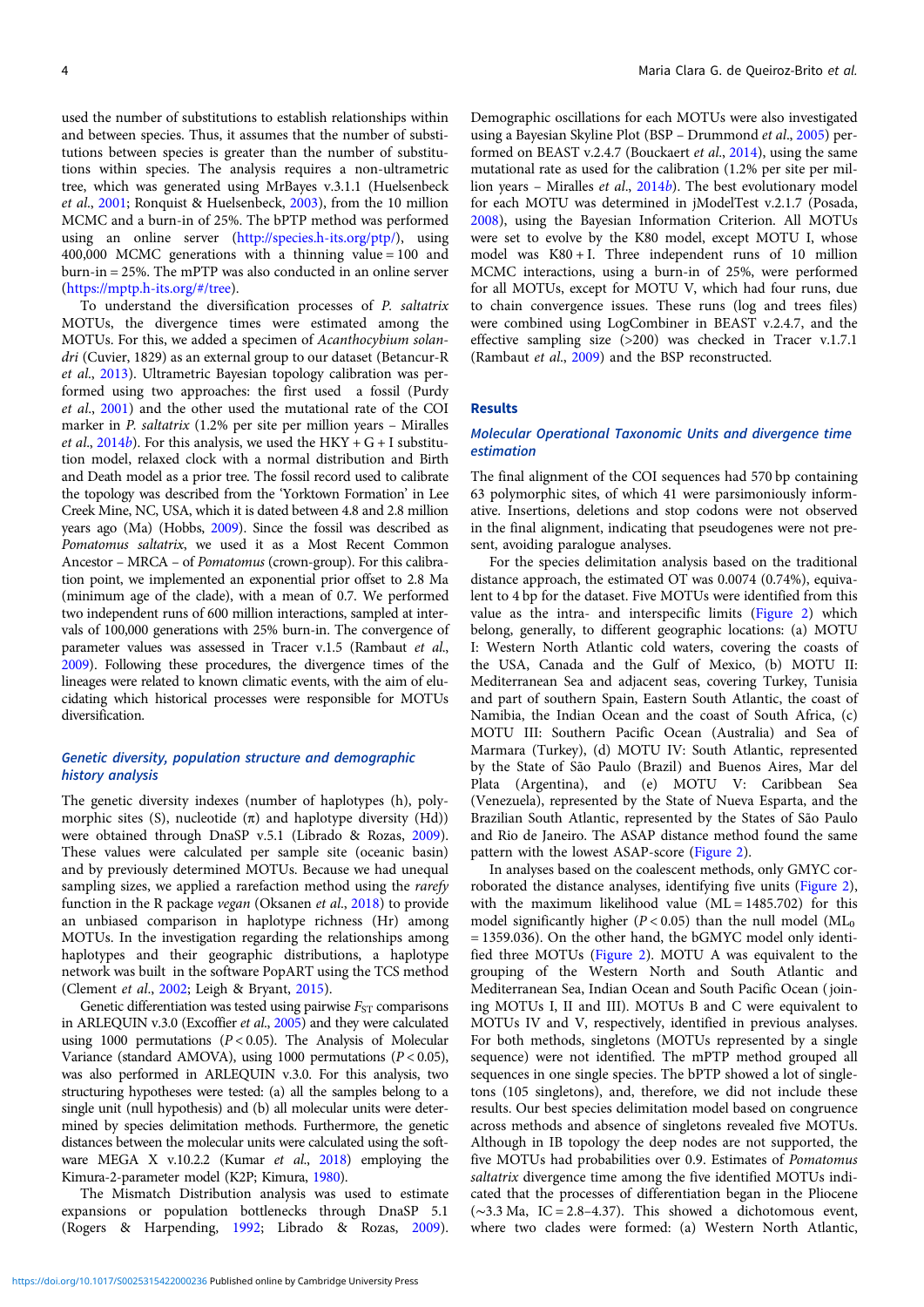<span id="page-4-0"></span>

Fig. 2. Bayesian inference calibrated topology of Pomatomus saltatrix based on COI sequences and species delimitation approaches based on distance (SPIDER and ASAP) and coalescence (GMYC, bGMYC and mPTP) methods. The different coloured bars represent the MOTUs (for more details about MOTUs distribution, see [Figure 1\)](#page-2-0). The black circles represent posterior probabilities higher than 0.9. The red circle represents the calibrated node based on P. saltatrix fossil (Purdy et al., [2001](#page-12-0)).

Eastern South Atlantic, Indian Ocean, Mediterranean Sea, Sea of Marmara and South Pacific and (b) Caribbean Sea and Western South Atlantic.

# Genetic diversity, population structure and demographic history

The 157 sequences were composed of 68 haplotypes of which 44 were unique and, in general, the species showed high levels of haplotype and nucleotide diversity ([Table 1\)](#page-6-0). The haplotype richness for all MOTUs was corrected for sample size and evidenced that MOTUs III and V had the lowest rarefaction haplotype richness (Supplementary Figure S2). The rarefaction curves of haplotype richness showed that our sampling was incomplete, especially for MOTUs I, II, and IV. The haplotype network showed that these haplotypes were distributed across five distinct haplogroups ([Figure 3](#page-5-0); Supplementary Figure S3) equivalent to the identified MOTUs.

The AMOVA considering the existence of a single group, presented a  $F_{ST}$  value of 0.73 ( $P < 0.05$ ), demonstrating a greater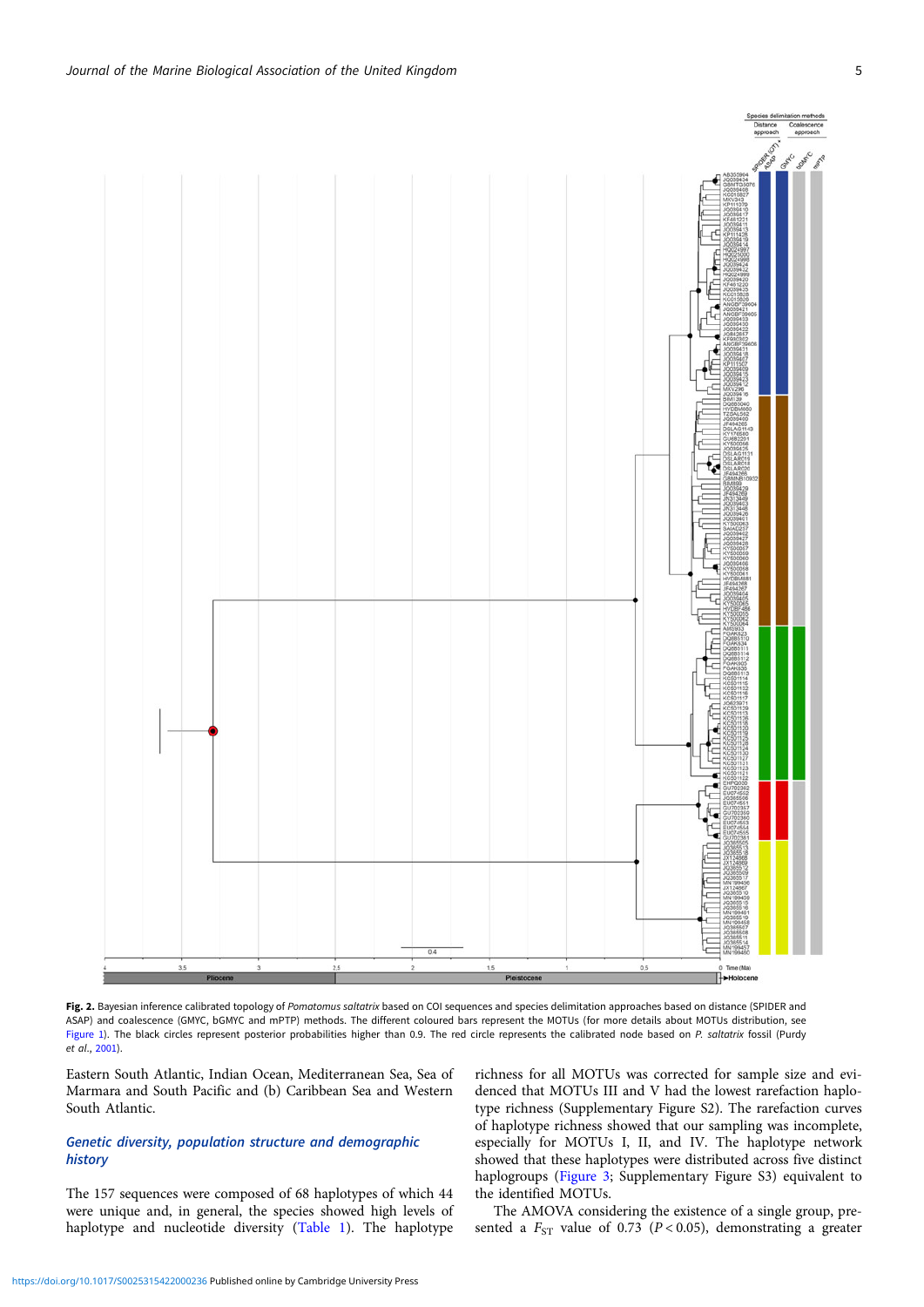<span id="page-5-0"></span>

Fig. 3. Haplotype network based on TCS method generated in PopART of Pomatomus saltatrix. The circles represent the haplotypes, and different colours represent the MOTUs (for more details about haplotype distribution, see Supplementary Table S1 and Figure S3). Lines between the haplotypes represent the mutation steps and white circles are missing or unidentified haplotypes.

difference between the sample sites (73.04%) ([Table 2](#page-6-0)). Similarly, considering the presence of five distinct units, the analysis presented a  $F_{ST}$  value of 0.814 ( $P < 0.05$ ), demonstrating a greater difference between the groups (77.4%) [\(Table 2\)](#page-6-0). The pairwise  $F_{ST}$  between the five MOTUs presented significant values varying between 0.67–0.91, whereas the genetic distances were 1.4–2.86% [\(Table 3\)](#page-6-0).

Due to the profound genetic differentiation among MOTUs, the demographic analyses were performed one by one, separately. The Mismatch distribution analysis, for both models and units, presented a unimodal distribution, except for MOTU V, with a possible contraction in population size (Supplementary Figure S3). In general, the BSP results agreed with the Mismatch analyses, where MOTUs I and II presented a recent population expansion and MOTUs IV and V showed a stable pattern. Retraction in the population size was identified only for MOTU III ([Figure 4\)](#page-7-0).

### **Discussion**

## Cryptic diversity, genetic variation and demographic history of Pomatomus saltatrix

The sequences are grouped into a single BIN (AA9142) in BOLD, which consists of a sequence cluster defined algorithmically, based on distance method, in the BOLD database. The high threshold employed by BIN (2.2% – Ratnasingham & Hebert, [2013](#page-12-0)) merged all sequences in a single MOTU. Despite that, the species delimitation methods (distance SPIDER and ASAP, and coalescence GMYC) and genetic population analyses demonstrated the presence of five molecular units in Pomatomus saltatrix. This evidence, therefore, sustains our hypothesis that this species, although distributed worldwide, comprises different genetic pools, sufficiently different to flag a potential complex of cryptic species.

The bGMYC identified that the Western North Atlantic (MOTU I) and part of the Mediterranean Sea (MOTU II) formed a single molecular evolutionary unit. However, Miralles et al. ([2014](#page-11-0)b) and Pardiñas et al. ([2010\)](#page-11-0), using a similar approach involving data from two mitochondrial markers (Cytb and COI), found a clear separation between these locations. As well as the other analysis, MOTU III was recovered and morphometric data suggest differentiation between the Sea of Marmara (part of MOTU III) and the Mediterranean Sea (part of MOTU II) (Turan et al., [2006](#page-12-0)), despite mPTP recovery only one general unit. The results obtained by Miralles et al. ([2014](#page-11-0)b) and Pardiñas et al. ([2010\)](#page-11-0) are similar to those found in our analyses using the distance methods and GMYC, which indicated three distinct units: MOTUs I, II and III. Nevertheless, the pairwise  $F_{ST}$  values were very high and significant between the five defined units for the other methods used in our analyses, suggesting a high genetic-evolutionary differentiation and the possible absence of gene flow. Gene flow has been recognized as one of the main mechanisms which determines how populations evolve in an independent way (Slatkin, [2018](#page-12-0)). Thus, the comparison of all the data obtained here with data found in the literature, reinforces the genetic-evolutionary structure of five distinct molecular units in P. saltatrix.

As COI represents the most conservative gene region in the mitochondrial genome, it may not be sensitive to intraspecific events (same species, but different populations), especially recent ones (Hebert et al., [2003](#page-10-0); Satoh et al., [2016](#page-12-0)), being more suitable for molecular species identification or cryptic diversity. These events are highly interconnected, since cryptic diversity can be originated from distinct populations that have spent a long time isolated, resulting in gene flow loss (Mayr, [1893;](#page-11-0) Fišer et al., [2018](#page-10-0)), which seems to be the case of P. saltatrix. Therefore, despite the COI marker not being ideal for phylogeographic approaches, inferences can and should be made about the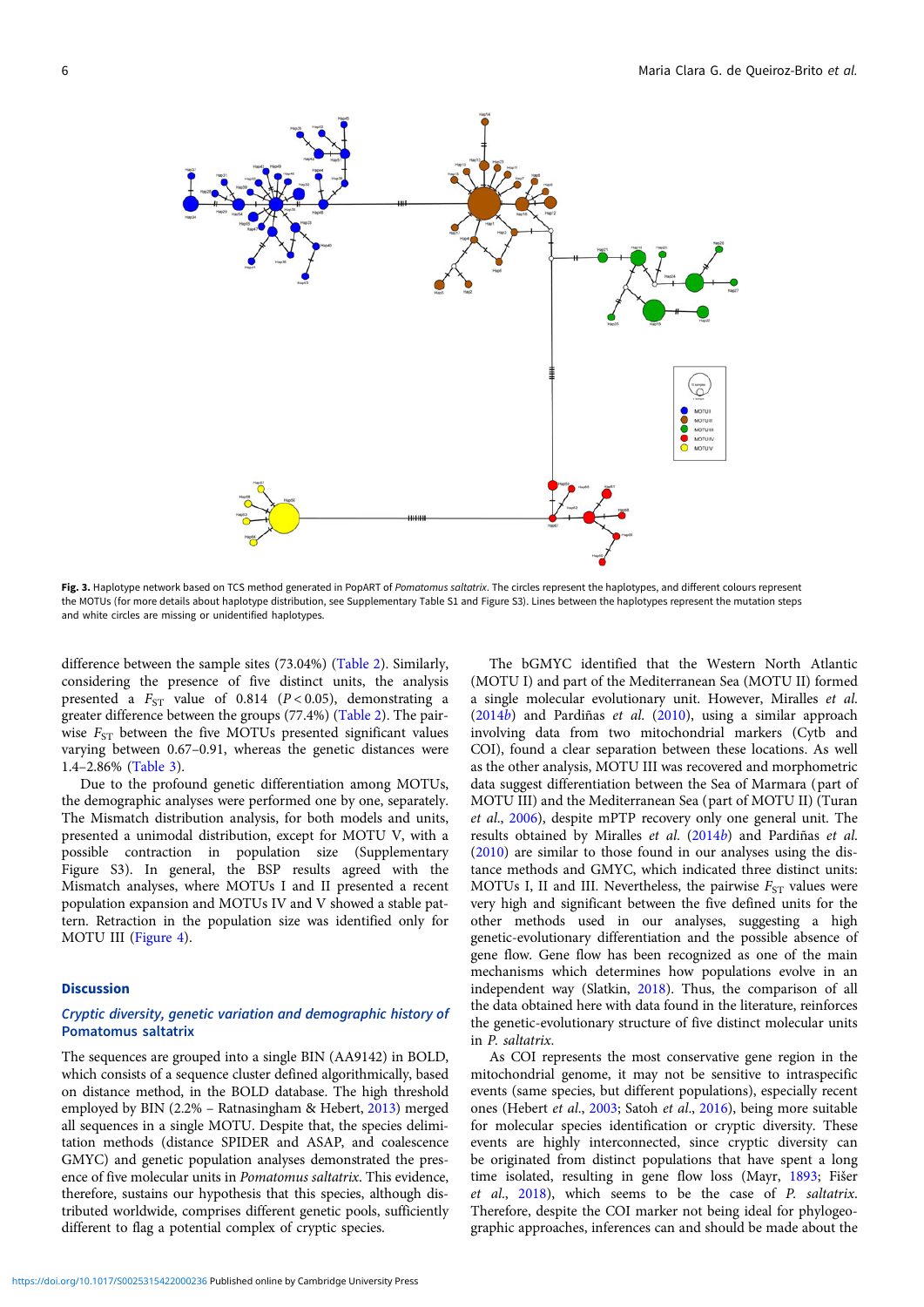<span id="page-6-0"></span>Table 1. Genetic diversity indexes for COI marker of Pomatomus saltatrix for the sampling locations (ocean basins) and the five MOTUs identified by distance and GMYC methods

| Ocean basins/MOTU      | Initials            | ${\sf N}$ | H              | S              | h            | $\pi$       |
|------------------------|---------------------|-----------|----------------|----------------|--------------|-------------|
| Western North Atlantic | <b>WNA</b>          | 39        | 27             | 26             | 0.97         | 0.007       |
| Gulf of Mexico         | GM                  | 4         | $\overline{4}$ | 4              | $\mathbf{1}$ | 0.0035      |
| Mediterranean Sea      | <b>MES</b>          | 25        | 14             | 14             | 0.91         | 0.0032      |
| Sea of Marmara         | MA                  | 22        | 6              | 11             | 0.75         | 0.004       |
| Black Sea <sup>a</sup> | <b>BS</b>           | 1         | 1              | -              | ۰            |             |
| Eastern South Atlantic | <b>ESA</b>          | 4         | $1\,$          | 0              | 0            | $\mathbf 0$ |
| Indian Ocean           | IO                  | 15        | 6              | 5              | 0.65         | 0.0025      |
| South Pacific          | SP                  | 10        | 4              | 5              | 0.533        | 0.0017      |
| Caribbean Sea          | <b>CS</b>           | 6         | 3              | $\overline{2}$ | 0.6          | 0.0012      |
| Western South Atlantic | <b>WSA</b>          | 29        | 11             | 17             | 0.73         | 0.009       |
| <b>MOTUs</b>           | <b>MOTUI</b>        | 45        | 28             | 27             | 0.97         | 0.0064      |
|                        | <b>MOTU II</b>      | 46        | 18             | 18             | 0.77         | 0.0023      |
|                        | <b>MOTU III</b>     | 31        | 9              | 12             | 0.83         | 0.005       |
|                        | <b>MOTU IV</b>      | 12        | $\,8\,$        | $\overline{7}$ | 0.92         | 0.003       |
|                        | MOTU V              | 23        | 5              | 4              | 0.32         | 0.0006      |
|                        | Global <sup>b</sup> | 157       | 68             | 62             | 0.96         | 0.016       |

N, Sample size; H, Haplotype number; S, Polymorphic sites; h, Haplotype diversity; π, Nucleotide diversity; MOTU, Molecular Operational Taxonomic Unit.

1Since the Black Sea has only one sample, the genetic diversity parameters could not be calculated; <sup>b</sup>The final database was composed by 157 samples, with two without geographic information.

| Table 2. AMOVA for COI marker of Pomatomus saltatrix considering all samples     |
|----------------------------------------------------------------------------------|
| in one unit (null hypothesis) and the five units identified by distance and GMYC |
| approaches (MOTUs)                                                               |

| Group                 | One unit | Five units |
|-----------------------|----------|------------|
| Variation source (%)  |          |            |
| Between groups        |          | 77.34      |
| Between populations   | 73.04    | 4.03       |
| Within populations    | 26.96    | 18.63      |
| <b>Fixation index</b> |          |            |
| $F_{SC}$              |          | $0.178*$   |
| $F_{ST}$              | $0.73*$  | $0.814*$   |
| $F_{CT}$              |          | $0.773*$   |

The italic values represent the major variation font. \*Significant values ( $P < 0.05$ ).

mechanisms that lead to diversification of the different units found here.

These five MOTUs established their current configurations in ∼0.25 Ma during the Pleistocene glacial cycles (Levin, [2009\)](#page-11-0). The MRCA of P. saltatrix dates from the Pliocene (∼3.3 Ma, IC = 2.8– 4.37), during the global cooling of the planet (Herbert et al., [2016;](#page-10-0) Karas et al., [2017](#page-11-0)). At ∼3.3 Ma there was cooling in the northern hemisphere and Pacific, and warming in the southern hemisphere (see Karas et al., [2017\)](#page-11-0). This palaeoclimatic event indicates the origin of two lineages of P. saltatrix: a more plastic lineage, which adapted to cold and warm environments (hypothetical ancestor of MOTUs I, II and III) and another lineage which was restricted to warmer environments (hypothetical ancestor of MOTUs IV and V). At ~0.3 Ma (Pleistocene; IC =  $0.03-0.59$ ), during the preglacial Riss cycle (Levin, [2009\)](#page-11-0), there was an increase in global temperatures which was associated with the other cladogenetic episode detected here (MOTUs I and II).

distance percentages for the K2P model (above diagonal) for the five molecular units of Pomatomus saltatrix COI marker identified by distance and GMYC approaches

**Table 3.** Pairwise  $F_{ST}$  differentiation (below diagonal) and mean genetic

| <b>MOTU</b> |         | $\mathcal{P}$ | 3       | 4       | 5     |
|-------------|---------|---------------|---------|---------|-------|
| 1. MOTU I   |         | 1.41          | 1.95    | 2.5     | 2.86  |
| 2. MOTU II  | $0.67*$ |               | 1.4     | 2.05    | 2.054 |
| 3. MOTU III | $0.70*$ | $0.75*$       | -       | 2.33    | 2.3   |
| 4. MOTU IV  | $0.77*$ | $0.86*$       | $0.81*$ |         | 1.7   |
| 5. MOTU V   | $0.84*$ | $0.90*$       | $0.84*$ | $0.91*$ | -     |

\*Significant  $F_{ST}$  values ( $P < 0.05$ )

This dichotomy can be related to migrating events to colder waters.

A peculiar relationship between the Sea of Marmara and the South Pacific Australian coast was found in MOTU III. Although having been established at ∼0.2 Ma (IC = 0.02–0.432) during the Pleistocene, the MRCA dates to the Pliocene, when the Red Sea had not yet been formed, thereby allowing free passage between these oceans (see Herold *et al.*, [2012](#page-10-0)). As there is no connectivity between these regions under their current configurations, the pattern found here can be treated as retention of ancestral genetic polymorphisms.

One of the most intriguing findings was the division of P. saltatrix along the Western South Atlantic (Brazil and Argentina) in two genetic-evolutionary isolated units (MOTU IV and V), with the possible absence of gene flow between them. This result is also reflected in the high and significant pairwise  $F_{ST}$  value (0.914), where the region around the Rio de Janeiro and São Paulo states (south-eastern Brazil) appears to be the possible location of a phylogeographic break. Genetic evidence, combined with distribution modelling, demonstrated that the latitude of ∼25°S (coast of Rio de Janeiro/São Paulo) represents a water temperature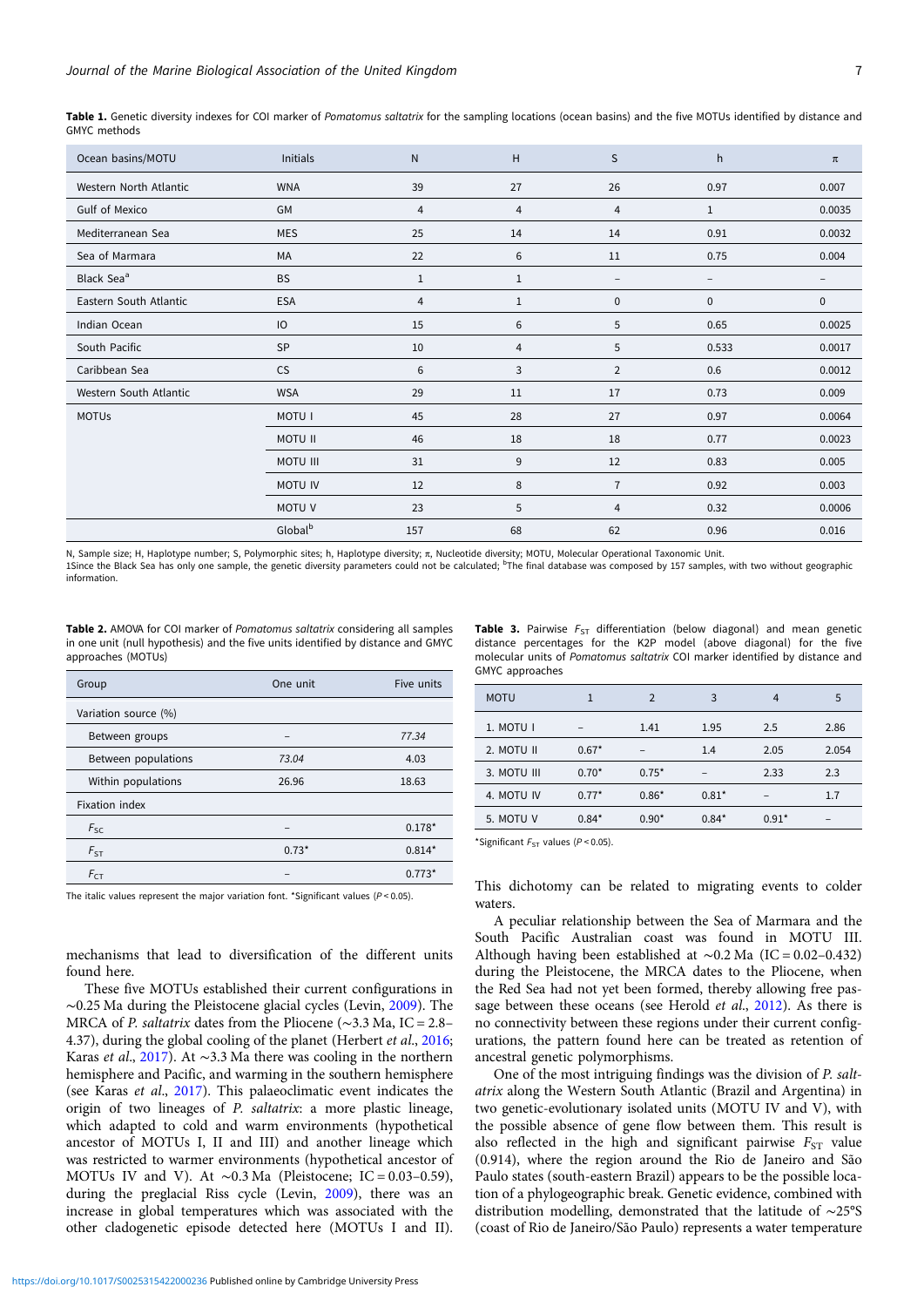<span id="page-7-0"></span>

Fig. 4. BSP of each Pomatomus saltatrix MOTU. The y axis represents population size, and the x axis the time in years. The blue line is the mean population size × generation time, and the blue bar corresponds to the 95% confidence intervals. (a) MOTU I, (b) MOTU II, (c) MOTU III, (d) MOTU III, (e) MOTU V.

transition region, which cools in a southern direction (Acha et al., [2004;](#page-9-0) Anderson et al., [2017](#page-9-0)). This is due to the contrast of warm water from the north (Brazilian Current) and cold water coming from the south (the branch of the Antarctic Circumpolar Current that moves northwards along the Patagonian shelf). This water temperature gradient has already been associated with the fixation of local adaptations in various marine organisms that co-exist along the Brazilian coast (Macrodon ancylodon – Santos et al., [2006;](#page-12-0) Epinephelus itajara – Benevides et al., [2014](#page-9-0); Chaetodipterus faber – Machado et al., [2017](#page-11-0)b; Mussismilia hispida – Peluso et al., [2018;](#page-11-0) Scartella cristata – Araujo et al., [2020](#page-9-0); Galeocerdo cuvier – Andrade et al., [2021](#page-9-0)), a phenomenon known as environmental isolation (Wang & Bradburd, [2014\)](#page-12-0). Variations in temperature intervals represent factors that can mould the genetic structure of organisms (Crow et al., [2007](#page-10-0); Freitas et al., [2017](#page-10-0); Hoey & Pinsky, [2018\)](#page-10-0). Therefore, this would explain the split between MOTU IV, which occupies zones of colder waters, and MOTU V, which occupies warmer waters.

Regions with distinct climatic conditions can also create abiotic barriers to gene flow (Nielsen et al., [2004](#page-11-0); Crow et al., [2007;](#page-10-0) Machado-Schiaffino et al., [2010;](#page-11-0) McKeown et al., [2020\)](#page-11-0). This is observed between the Gulf of Mexico and the Western North Atlantic (location of MOTU I), and the Caribbean Sea and the Western South Atlantic. Although these regions are

near to each other, the sharing of haplotypes between these regions was not observed. The transition between tropical and temperate climates, from the region of the Caribbean Sea is a known barrier of gene flow for many marine species (DeBiasse et al., [2016](#page-10-0); Nunes et al., [2017](#page-11-0); Mattos et al., [2019](#page-11-0)), even for long distance migratory species such as P. saltatrix.

The close relationship between the Caribbean Sea and the Atlantic Ocean (MOTU V) represents a paradigm break. The Amazon River Plume is known as a gene flow barrier between Caribbean and Brazilian regions (Araujo et al., [2020\)](#page-9-0), due to its ever more intense modification of the marine landscape (Floeter et al., [2008](#page-10-0); Luiz et al., [2012](#page-11-0); Gouveia et al., [2019](#page-10-0)). However, there is an extensive rich coral reef corridor in the twilight zone at the Amazon River Plume, which allows the transit of species, connecting the Caribbean and the South Atlantic (Moura et al., [2016;](#page-11-0) Liedke et al., [2020\)](#page-11-0). Pomatomus saltatrix could, therefore, overcome this barrier possibly using this route of deeper marine waters, which would explain the genetic-evolutionary lack of differentiation of MOTU V.

Corroborating the data found here, phenomena of evolutionary diversification in the marine environment, due to Pleistocene climatic oscillations, have been documented in the literature (Hofreiter & Stewart, [2009](#page-10-0); Stewart et al., [2009;](#page-12-0) Gaither & Rocha, [2013](#page-10-0); Ludt & Rocha, [2015](#page-11-0); Piñeros & Gutiérrez-Rodríguez,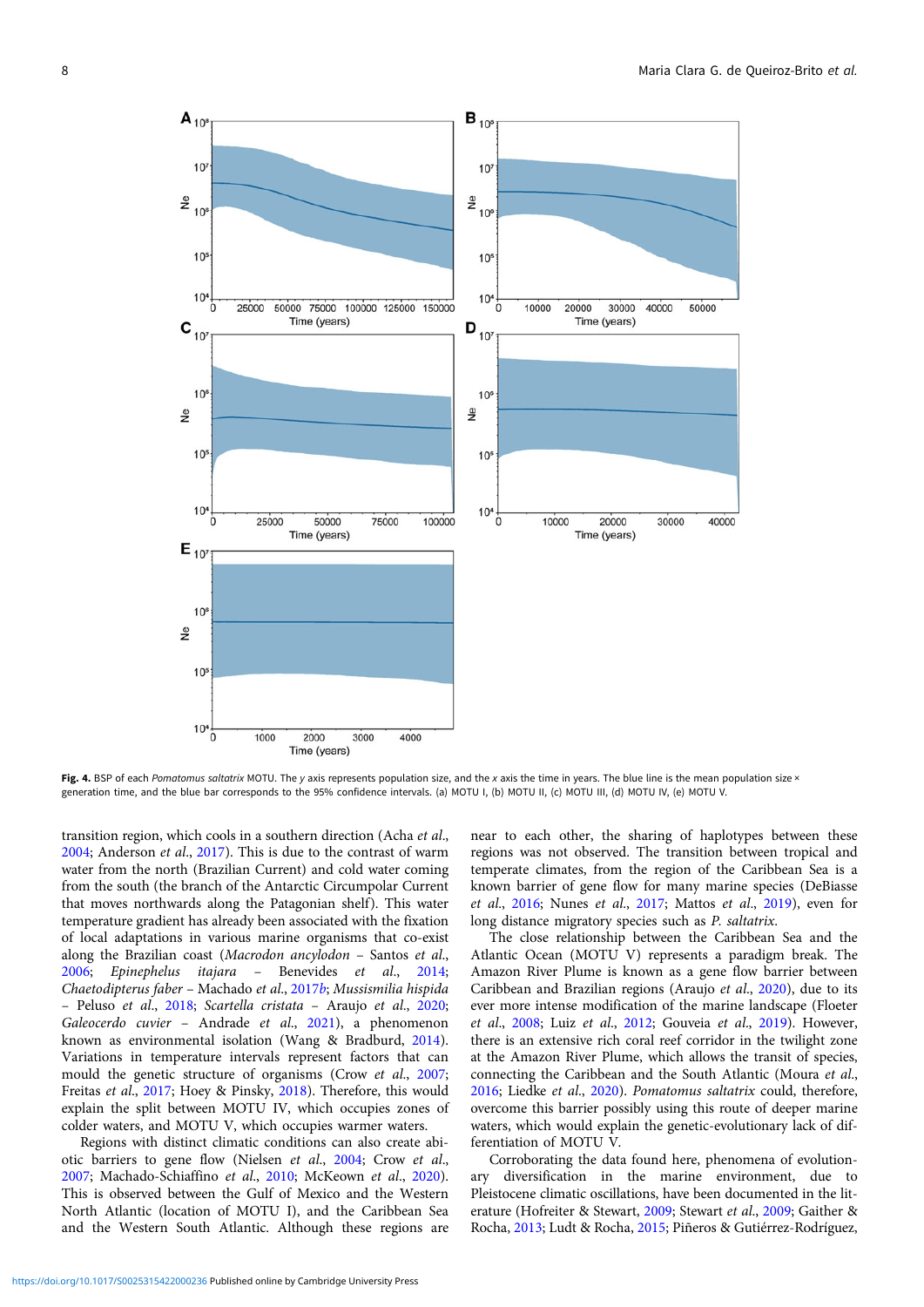[2017;](#page-11-0) Domingues et al., [2018;](#page-10-0) Chen et al., [2020\)](#page-10-0). Furthermore, the profound differentiation found for P. saltatrix can be associated with different environmental conditions which the species experiences in each of the regions where the MOTUs are found (see Juanes et al., [1996\)](#page-10-0). Therefore, these data need to be better evaluated from an adaptive point of view (i.e. RNA sequencing).

The levels of genetic diversity varied between 0.0006 (MOTU V) to 0.007 (MOTU I) and between 0.32 (MOTU V) to 0.97 (MOTU I) for nucleotide and haplotypic diversity, respectively. This parameter is of extreme importance since it represents the potential of populations to evolve and to adapt, in the face of selective pressures (Frankham et al., [2008](#page-10-0)). According to the IUCN, Pomatomus saltatrix is a species classified as 'Vulnerable', whose population size is declining. Despite the high global values found in this study for nucleotide and haplotypic diversity (0.0016 and 0.96), these values can be masked by the profound evolutionary differentiation found in this species. Furthermore, the high genetic diversity values may be characteristic of this species. In general, species with wide distribution, high migratory capacity and long larval periods are characterized by high genetic diversity (Planes, [1988](#page-11-0)). Thus, as this species presents distinct genetic pools throughout its areas of occurrence, the concern surrounding its conservation should not diminish. This is especially critical for MOTU V, which presents the lowest rarefied haplotype richness compared with the others.

The study of the demographic history of species is extremely important for their conservation, since bottlenecks or population expansions can affect their adaptation potential, as effective population size reflects the magnitude of non-neutral genetic gain fixed by selection (Frankham et al., [2008\)](#page-10-0). MOTUs I and II presented slight population expansions, dating from the Pleistocene at ∼160,000 and 60,000 years, during the Riss glacial and Riss-Wurm interglacial cycles, respectively, remaining stable to the present day. MOTU III was the only one to present a slight drop in Holocene population size, at ∼5000 years. Besides MOTUs IV remained stable throughout time, and MOTU V presents a pattern that may reflect a population size retraction for Mismatch distribution analysis, caution is needed with the BSP results, since the plain line may not reflect stable population sizes, but rather be due to lack of genetic information (Grant, [2015\)](#page-10-0). The Pleistocene was a period marked by temperature and water level fluctuations (Chappell & Shackleton, [1986](#page-10-0); Adams et al., [1999;](#page-9-0) Reis et al., [2013](#page-12-0)) and for some marine species, glacial and interglacial cycles have been associated with the expansion and diversification of effective population sizes (Díaz-Viloria et al., [2012;](#page-10-0) Da-Silva et al., [2015](#page-10-0); Souza et al., [2015](#page-12-0)). Thus, these results reinforce a scenario of palaeoclimatic oscillations influencing the population history of several marine species.

### Conservation implications

Species delimitation approaches and knowledge about the distribution of genetic diversity, are important tools for the definition of management units (Batista, [2010;](#page-9-0) Zhao et al., [2018](#page-12-0)). Despite being one of the most conserved mitochondrial regions, the COI gene recovered a deep and ancient diversification, revealing five molecular units and flagging potential cryptic species within the nominal species Pomatomus saltatrix. Although we reinforce the necessity to include more robust data (e.g. multiloci approach and/or integrative taxonomy), for now, we suggested to consider these molecular units for management. For conservation, the species is divided into six stocks, but not all are formally managed (Carpenter et al., [2015](#page-9-0)): (1) USA, (2) Brazil, (3) North-east Atlantic and Mediterranean, (4) Eastern Central Atlantic, (5) Angola and South Africa and (5) Australia. Not all these groups correspond to those identified by the present data.

At a global level, there are some conservation initiatives for this taxon. Populations in the USA are managed by the Atlantic States Marine Fisheries Commission and Mid-Atlantic Fishery Management Council, which only consider the existence of the stock found in this region (Carpenter et al., [2015\)](#page-9-0). The data obtained here support these management strategies, since all the populations in this region form a single molecular unit (MOTU I). The use of molecular information has been used to aid such strategies in the management of marine species (Mamet et al., [2019](#page-11-0); Nykänen et al., [2020](#page-11-0)). In South Africa, the initiative involves interruption in the capture of species coinciding with the spawning period, as well as the implementation of a minimum size of fish that can be captured (30 cm; Carpenter *et al.*, [2015](#page-9-0)). Additionally, in this region, the establishment of a marine protected area has been recommended (Dunlop & Mann, [2012](#page-10-0)). The association of these data from the literature with that obtained in this study, which defined MOTU II, allows for the observation that the establishment of a marine protected area in South Africa would favour the maintenance of that genetic stock found on the west and east African coasts, as well as the stock in the Mediterranean Sea. Since these regions were defined here as belonging to the same genetic-evolutionary unit, there is a need for congruence in the management forms in these regions.

On the Australian coast, the current management plan includes a definition of minimum sizes that can be fished (between 23–35 cm), and temporary pauses in fishing during spawning periods, to avoid the capture of individuals which have not yet reached sexual maturity. These strategies have already demonstrated positive effects (Broadhurst et al., [2012;](#page-9-0) Schilling et al., [2019](#page-12-0)). However, in these regions, fishing is mainly artisanal and for sporting purposes (Juanes et al., [1996](#page-10-0); Ceyhan et al., [2007\)](#page-9-0) and it has already been demonstrated that this exploitation strategy is also detrimen-tal to stocks (Bender et al., [2014;](#page-9-0) Giglio et al., [2015\)](#page-10-0). However, despite the regulations described above, MOTU III (Sea of Marmara – Turkey + Southern Pacific – Australia) was the only one to present a reduction in effective population size in this study. Thus, the combination of all this evidence draws attention to the exploitation of this evolutionary lineage, in order to avoid further compromising its effective population size.

In the Sea of Marmara, which represents the largest catch volumes in the Mediterranean basin, the fishing regulations are not respected, as individuals smaller than 25.5 cm (age of first maturation) are captured (Soykan, [2019](#page-12-0)). This, therefore, can potentially over-exploit this resource (Cengiz et al., [2013](#page-9-0); Ulman, [2014\)](#page-12-0). In the Australian region, Juanes et al. [\(1996\)](#page-10-0) previously demonstrated that a low catch (less than 1000 tonnes year<sup>-1</sup>) would reflect a small population size. Corroborating these data, this stock showed the second lowest rarefied haplotype richness, reflecting the need for attention surrounding the maintenance of the evolutionary potential and effective population size of this stock. Furthermore, they indicate that the state of 'Least Concern' by the IUCN in the Mediterranean basin (Bizsel et al., [2011](#page-9-0)), should be viewed with caution.

In Brazil, the two molecular units found should be managed as different stocks. The MOTU V, which presented the lowest genetic diversity values, based on the rarefied haplotype richness, covered two Brazilian marine ecoregions ([Figure 1](#page-2-0)) that suffer from intense human-related disturbance pressures (Magris et al., [2020](#page-11-0)). Despite the commercial value of this species in Brazil and the evidence of significant declines in capture rates in the region (Haimovici & Krug, [1996](#page-10-0); Pauly et al., [2020\)](#page-11-0), this species is not managed (Carpenter et al., [2015](#page-9-0)). However, a reduction in general capture force and in the capture of juveniles has already been recommended (Silvano & Begossi, [2010\)](#page-12-0) to maintain population renewal cycles. Thus, considering this scenario of low genetic diversity with high exploitation rates in an ecoregion suffering from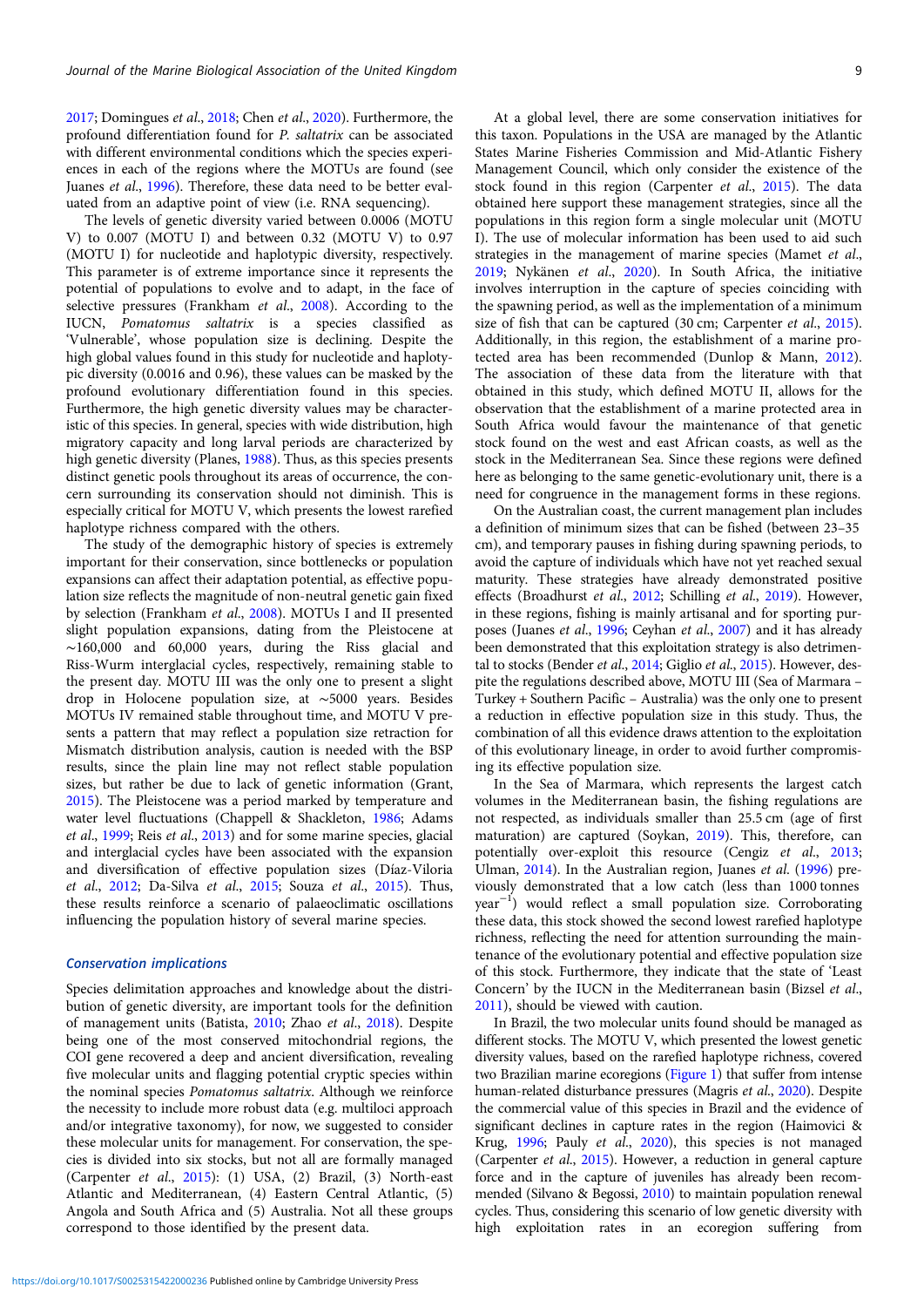<span id="page-9-0"></span>environmental disturbance pressure, it can be predicted that the rapid depletion of the stock in this region is very critical.

### Final remarks

Considering the results obtained, we concluded that Pomatomus saltatrix has five Molecular Operational Taxonomic Units. These five units represent potential candidates to be cryptic species. However, it is necessary to combine this information with other markers using a multi-loci approach, to confirm this hypothesis. Additionally, an integrative approach is also necessary, comparing molecular, morphological and ecological data aiming to obtain a more robust result for the taxonomic status of the species. If this species is considered as one single species, these units should not be managed as one set, due to the profound degree of divergence between them, with high  $F_{ST}$  values which indicate the apparent absence of gene flow and high genetic distances. For future management plans, greater attention should be given to MOTUs III and V, especially the populations from Brazil and Turkey. These populations do not have robust management plans, in addition to their MOTUs presenting the lowest rarefied haplotype richness and shallow signals of population contractions.

Furthermore, the results reinforce the influence of Pleistocene oscillations of the sea level on the structure of marine populations and contribute to the break in the panmixia paradigm in the marine environment, reinforcing that more phylogeographic histories, especially in species that are widely distributed, ought to be investigated.

Supplementary material. The supplementary material for this article can be found at <https://doi.org/10.1017/S0025315422000236>.

Financial support. The resources supporting this study were provided by Fundação de Amparo à Ciência e Tecnologia do estado de Pernambuco (FACEPE; grant nos. APQ-1203-2.02/10 and APQ-0551-2.04/15). MCGQB, DJGM and UPJ thank the Fundação de Amparo à Ciência e Tecnologia do estado de Pernambuco (FACEPE) and the Coordenação de Aperfeiçoamento de Pessoal de Nível Superior (CAPES) for scholarships and other supporting resources. CBM thanks the Coordenação de Aperfeiçoamento de Pessoal de Nível Superior (CAPES) for their scholarship (Financial code 001). RAT is grateful for the research fellowship provided by CNPq – Conselho Nacional de Desenvolvimento Científico e Tecnológico (Grant no. 306290/2015-4).

#### References

- Acha EM, Mianzan HW, Guerrero RA, Favero M and Bava J (2004) Marine fronts at the continental shelves of austral South America: physical and ecological processes. Journal of Marine Systems 44, 83–105.
- Adams J, Maslin M and Thomas E (1999) Sudden climate transitions during the Quaternary. Progress in Physical Geography 23, 1–36.
- Almeida FS, Frantine-Silva W, Lima SC, Garcia DA and Orsi ML (2018) DNA barcoding as a useful tool for identifying non-native species of freshwater ichthyoplankton in the neotropics. Hydrobiologia 817, 111–119.
- Amor MD, Norman MD, Roura A, Leite TS, Gleadall IG, Reid A and Hochberg FG (2017) Morphological assessment of the Octopus vulgaris species complex evaluated in light of molecular-based phylogenetic inferences. Zoologica Scripta 46, 275–288.
- Anderson AB, Salas EM, Rocha LA and Floeter SR (2017) The recent colonization of south Brazil by the Azores chromis Chromis limbata. Journal of Fish Biology 91, 558–573.
- Andrade FRS, Afonso AS, Hazin FHV, Mendonça FF and Torres RA (2021) Population genetics reveals global and regional history of the apex predator Galeocerdo cuvier (Carcharhiniformes) with comments on mitigating shark attacks in North-eastern Brazil. Marine Ecology 42, e12640.
- Araujo GS, Vilasboa A, Britto MR, Bernardi G, von der Heyden S, Levy A and Floeter SR (2020) Phylogeny of the comb-tooth blenny genus Scartella (Blenniiformes: Blenniidae) reveals several cryptic lineages and a

trans-Atlantic relationship. Zoological Journal of the Linnean Society 190, 54–64.

- Azpelicueta MDLM, Delpiani SM, Cione AL, Oliveira C, Marceniuk AP and Díaz de Astarloa JM (2019) Morphology and molecular evidence support the validity of Pogonias courbina (Lacepède, 1803) (Teleostei: Sciaenidae), with a redescription and neotype designation. PLoS ONE 14, e0216280.
- Barbuto M, Galimberti A, Ferri E, Labra M, Malandra R, Galli P and Casiraghi M (2010) DNA barcoding reveals fraudulent substitutions in shark seafood products: the Italian case of "palombo" (Mustelus spp.). Food Research International 43, 376–381.
- Batista JDS (2010) Caracterização genética da dourada- Brachyplatystoma rousseauxii, Castelnau, 1855 (Siluriformes: Pimelodidae) na Amazônia por meio de marcadores moleculares mitocondriais e microssatélites: subsídios para conservação e manejo. Manaus: Instituto Nacional de Pesquisas da Amazônia.
- Bender MG, Machado GR, Azevedo-Silva PJ, Floeter SR, Monteiro-Netto C, Luiz OJ and Ferreira CE (2014) Local ecological knowledge and scientific data reveal overexploitation by multigear artisanal fisheries in the Southwestern Atlantic. PLoS ONE 9, e110332.
- Benevides EA, Vallinoto MNS, Fetter Filho AFH, De Souza JRB, Silva-Oliveira G, Freitas MO, Ferreira BP, Bertoncini AA, Hostim-Silva M, Blanchard F and Torres RA (2014) When physical oceanography meets population genetics: the case study of the genetic/evolutionary discontinuity in the endangered goliath grouper (Epinephelus itajara; Perciformes: Epinephelidae) with comments on the conservation of the species. Biochemical Systematics and Ecology 56, 255–266.
- Berbel-Filho WM, Ramos TP, Jacobina UP, Maia DJ, Torres RA and Lima SM (2018) Updated checklist and DNA barcode-based species delimitations reveal taxonomic uncertainties among freshwater fishes from the mid-north-eastern Caatinga ecoregion, north-eastern Brazil. Journal of Fish Biology 93, 311–323.
- Betancur-R R, Broughton RE, Wiley EO, Carpenter K, López JA, Li C and Zhang F (2013) The tree of life and a new classification of bony fishes. PLoS Currents 5, ecurrents.tol.53ba26640df0ccaee75bb165c8c26288.
- Bickford D, Lohman DJ, Sodhi NS, Ng PK, Meier R, Winker K, Ingram KK and Das I (2007) Cryptic species as a window on diversity and conservation. Trends in Ecology and Evolution 22, 148–155.
- Bizsel C, Yokes B, Pollard D, Kara MH, Bariche M and Quignard JP (2011) Pomatomus saltatrix. The IUCN Red List of Threatened Species 2011: e.T190279A8784495. (Accessed online 26 November 2020).
- Blaxter M, Mann J, Chapman T, Thomas F, Whitton C, Floyd R and Abebe E (2005) Defining operational taxonomic units using DNA barcode data. Philosophical Transactions of the Royal Society B: Biological Sciences 360, 1935–1943.
- Bouckaert R, Heled J, Kühnert D, Vaughan T, Wu CH, Xie D, Suchard MA, Rambaut A and Drummond AJ (2014) BEAST 2: a software platform for Bayesian evolutionary analysis. PLoS Computational Biology 10, e1003537.
- Broadhurst MK, Butcher PA and Cullis BR (2012) Catch-and-release angling mortality of south-eastern Australian Pomatomus saltatrix. African Journal of Marine Science 34, 289–295.
- Brown SD, Collins RA, Boyer S, Lefort MC, Malumbres-Olarte JA, Vink CJ and Cruickshank RH (2012) Spider: an R package for the analysis of species identity and evolution, with particular reference to DNA barcoding. Molecular Ecology Resources 12, 562–565.
- Carpenter KE, Ralph G, Pina Amargos F, Collette BB, Singh-Renton S, Aiken KA, Dooley J and Marechal J (2015) Pomatomus saltatrix (errata version published in 2017). The IUCN Red List of Threatened Species 2015: e.T190279A115314064. Available at [https://dx.doi.org/10.2305/IUCN.](https://dx.doi.org/10.2305/IUCN.UK.2015-4.RLTS.T190279A19929357.en) [UK.2015-4.RLTS.T190279A19929357.en](https://dx.doi.org/10.2305/IUCN.UK.2015-4.RLTS.T190279A19929357.en) (Accessed online 30 July 2020).
- Carvalho DC, Guedes D, da Gloria Trindade M, Coelho RMS and de Lima Araujo PH (2017) Nationwide Brazilian governmental forensic programme reveals seafood mislabelling trends and rates using DNA barcoding. Fisheries Research 191, 30–35.
- Carvalho DC, Palhares RM, Drummond MG and Frigo TB (2015) DNA barcoding identification of commercialized seafood in South Brazil: a governmental regulatory forensic program. Food Control 50, 784–788.
- Cengiz Ö, Özekinci U, Öztekin A and Kumaova CA (2013) Growth parameters and mortality of bluefish (Pomatomus saltatrix Linnaeus, 1766) from Gallipoli peninsula and Dardanelles (northeastern Mediterranean, Turkey). Marine Science and Technology Bulletin 2, 1–7.
- Ceyhan T, Akyol O, Ayaz A and Juanes F (2007) Age, growth, and reproductive season of bluefish (Pomatomus saltatrix) in the Marmara region, Turkey. ICES Journal of Marine Science 64, 531–536.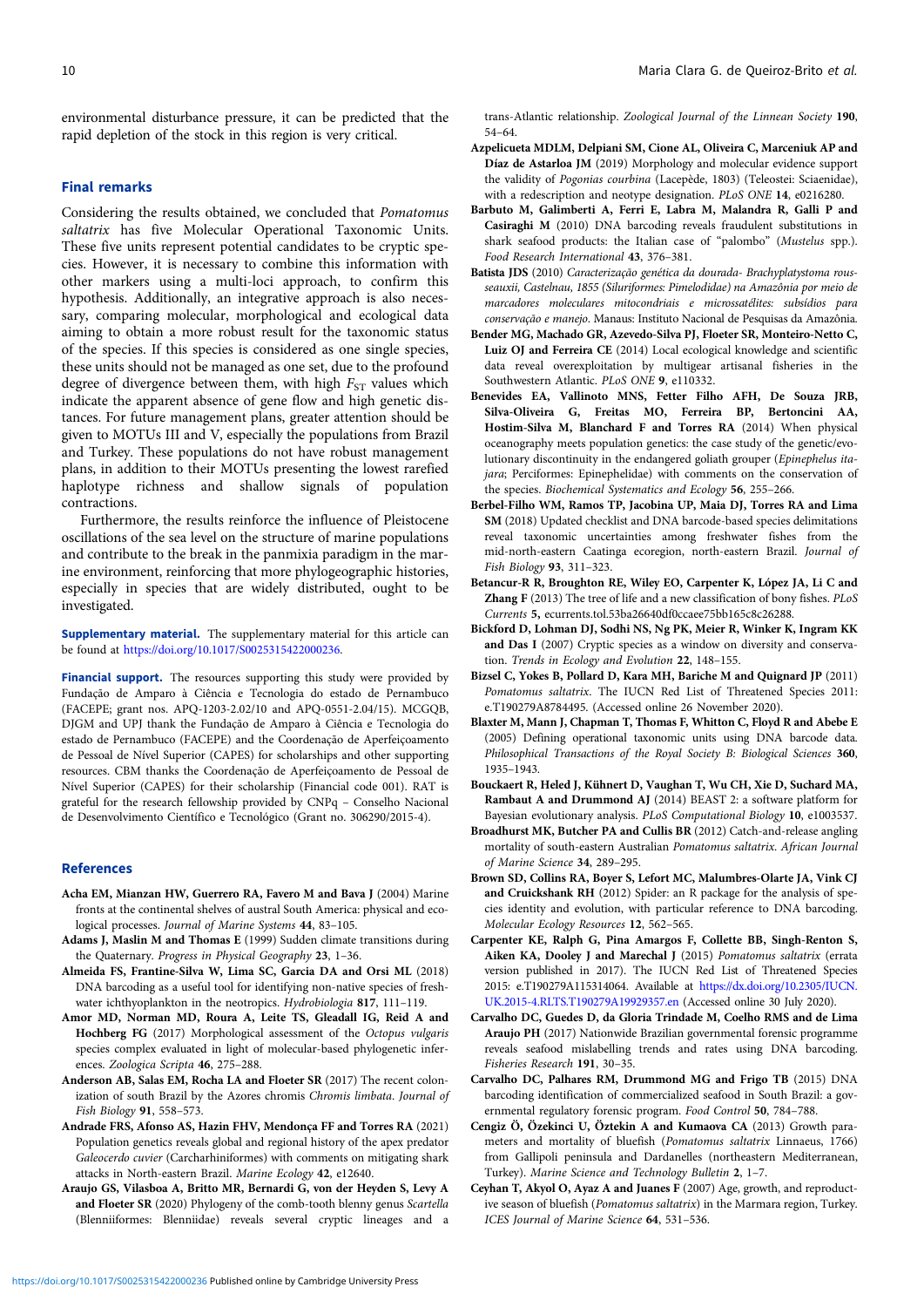- <span id="page-10-0"></span>Chappell J and Shackleton N (1986) Oxygen isotopes and sea level. Nature 324, 137–140.
- Chen W, Li C, Chen F, Li Y, Yang J, Li J and Li X (2020) Phylogeographic analyses of a migratory freshwater fish (Megalobrama terminalis) reveal a shallow genetic structure and pronounced effects of sea-level changes. Gene 737, 144478.
- Clement MJ, Snell Q, Walker P, Posada D and Crandall KA (2002) TCS: estimating gene genealogies. Inipdps 3, 184.
- Collette BB and Abad-Uribarren A (2015) Pomatomus saltatrix. The IUCN Red List of Threatened Species 2015: e.T190279A80469837. (Accessed online 26 November 2020).
- Cowen RK and Sponaugle S (2009) Larval dispersal and marine population connectivity. Annual Review of Marine Science 1, 443–466.
- Crow KD, Munehara H, Kanamoto Z, Balanov A, Antonenko D and Bernardi G (2007) Maintenance of species boundaries despite rampant hybridization between three species of reef fishes (Hexagrammidae): implications for the role of selection. Biological Journal of the Linnean Society 91, 135–147.
- Damasceno JS, Siccha-Ramirez R, Morales MJ, Oliveira C, Torres RA, Costa EN, Silva-Oliveira GC, Vallinoto M, Machado LF, Tosta VC and Farro APC (2015) Mitochondrial DNA evidences reflect an incipient population structure in Atlantic goliath grouper (Epinephelus itajara, Epinephelidae) in Brazil. Scientia Marina 79, 419–429.
- da Silva Oliveira FA, Michonneau F and da Cruz Lotufo TM (2017) Molecular phylogeny of Didemnidae (Ascidiacea: Tunicata). Zoological Journal of the Linnean Society 180, 603–612.
- Da-Silva R, Veneza I, Sampaio I, Araripe J, Schneider H and Gomes G (2015) High levels of genetic connectivity among populations of yellowtail snapper, Ocyurus chrysurus (Lutjanidae–Perciformes), in the western South Atlantic revealed through multilocus analysis. PLoS ONE 10, e0122173.
- DeBiasse MB, Richards VP, Shivji MS and Hellberg ME (2016) Shared phylogeographical breaks in a Caribbean coral reef sponge and its invertebrate commensals. Journal of Biogeography 43, 2136–2146.
- Díaz-Viloria N, Sánchez-Velasco L and Pérez-Enríquez R (2012) Recent population expansion in the evolutionary history of the Californian anchovy Engraulis mordax. Hidrobiológica 22, 258–266.
- Domingues RR, Bruels CC, Gadig OB, Chapman DD, Hilsdorf AW and Shivji MS (2018) Genetic connectivity and phylogeography of the night shark (Carcharhinus signatus) in the western Atlantic Ocean: implications for conservation management. Aquatic Conservation: Marine and Freshwater Ecosystems 29, 102–114.
- Drummond AJ, Rambaut A, Shapiro BE and Pybus OG (2005) Bayesian coalescent inference of past population dynamics from molecular sequences. Molecular Biology and Evolution 22, 1185–1192.
- Drummond AJ, Suchard MA, Xie D and Rambaut A (2012) Bayesian phylogenetics with BEAUti and the BEAST 1.7. Molecular Biology and Evolution 29, 1969–1973.
- Dunlop SW and Mann BQ (2012) An assessment of participation, catch and effort in the KwaZulu-Natal shore-based marine line fishery, with comments on management effectiveness. African Journal of Marine Science 34, 479–496.
- Eldredge N and Cracraft J (1980) Phylogenetic Patterns and the Evolutionary Process. New York, NY: Columbia University Press.
- Excoffier L, Laval G and Schneider S (2005) Arlequin (version 3.0): an integrated software package for population genetics data analysis. Evolutionary Bioinformatics 1, 47–50.
- Fernández-Álvarez FÁ, Braid HE, Nigmatullin CM, Bolstad KS, Haimovici M, Sánchez P and Villanueva R (2020) Global biodiversity of the genus Ommastrephes (Ommastrephidae: Cephalopoda): an allopatric cryptic species complex. Zoological Journal of the Linnean Society 190, 460–482.
- Fišer C, Robinson CT and Malard F (2018) Cryptic species as a window into the paradigm shift of the species concept. Molecular Ecology 27, 613–635.
- Floeter SR, Rocha LA, Robertson DR, Joyeux JC, Smith-vaniz WF, Wirtz P and Brito A (2008) Atlantic reef fish biogeography and evolution. Journal of Biogeography 35, 22–47.
- Frankham R, Ballou JD and Briscoe DA (2008) Fundamentos de genética da conservação. Ribeirão Preto: Sociedade Brasileira de Genética, 224 pp.
- Freitas ASS, Sampaio R and Schneider IH (2017) The mitochondrial control region reveals genetic structure in southern kingcroaker populations on the coast of the Southwestern Atlantic. Fisheries Research 191, 87–94.
- Gaither MR and Rocha LA (2013) Origins of species richness in the Indo-Malay-Philippine biodiversity hotspot: evidence for the centre of overlap hypothesis. Journal of Biogeography 40, 1638–1648.
- Giglio VJ, Luiz OJ and Gerhardinger LC (2015) Depletion of marine megafauna and shifting baselines among artisanal fishers in eastern Brazil. Animal Conservation 18, 348–358.
- Goodbred CO and Graves JE (1996) Genetic relationships among geographically isolated populations of bluefish (Pomatomus saltatrix). Marine and Freshwater Research 47, 347–355.
- Gouveia NA, Gherardi DFM and Aragão LEOC (2019) The role of the Amazon River plume on the intensification of the hydrological cycle. Geophysical Research Letters 46, 12221–12229.
- Grant WS (2015) Problems and cautions with sequence mismatch analysis and Bayesian skyline plots to infer historical demography. Journal of Heredity 106, 333–346.
- Haimovici M and Krug LC (1996) Life history and fishery of the enchova, Pomatomus saltatrix, in Southern Brazil. Marine and Freshwater Research 47, 357–363.
- Hall TA (1999) BioEdit: a user-friendly biological sequence alignment editor and analysis program for Windows 95/98/NT. Nucleic Acids Symposium Series 41, 95–98.
- Hall T, Biosciences I and Carlsbad C (2011) BioEdit: an important software for molecular biology. GERF Bulletin Biosciences 2, 60–61.
- Hare JA and Cowen RK (1996) Transport mechanisms of larval and pelagic juvenile bluefish (Pomatomus saltatrix) from South Atlantic Bight spawning grounds to Middle Atlantic Bight nursery habitats. Limnology and Oceanography 41, 1264–1280.
- Healey AJ, McKeown NJ, Taylor AL, Provan J, Sauer W, Gouws G and Shaw PW (2018) Cryptic species and parallel genetic structuring in Lethrinid fish: implications for conservation and management in the southwest Indian Ocean. Ecology and Evolution 8, 2182–2195.
- Hebert PD, Cywinska A, Ball SL and Dewaard JR (2003) Biological identifications through DNA barcodes. Proceedings of the Royal Society of London. Series B: Biological Sciences 270, 313–321.
- Herbert TD, Lawrence KT, Tzanova A, Peterson LC, Caballero-Gill R and Kelly CS (2016) Late Miocene global cooling and the rise of modern ecosystems. Nature Geoscience 9, 843–847.
- Hernández IIC, Barandica JC and Pizarro AA (2018) Genetic variation and genetic structure of Caranx hippos (Teleostei: Carangidae) in the Colombian Caribbean. Revista de Biología Tropical 66, 122–135.
- Herold N, Huber M, Muller RD and Seton M (2012) Modeling the Miocene climatic optimum: ocean circulation. Paleoceanography 27, PA1209.
- Hobbs C (2009) York river geology. Journal of Coastal Research 10057, 10–16. Hoey JA and Pinsky ML (2018) Genomic signatures of environmental selection despite near-panmixia in summer flounder. Evolutionary Applications
- 11, 1732–1747. Hofreiter M and Stewart J (2009) Ecological change, range fluctuations and population dynamics during the Pleistocene. Current Biology 19, 584–594.
- Hubert N, Delrieu-Trottin E, Irisson JO, Meyer C and Planes S (2010) Identifying coral reef fish larvae through DNA barcoding: a test case with the families Acanthuridae and Holocentridae. Molecular Phylogenetics and Evolution 55, 1195–1203.
- Huelsenbeck JP, Ronquist F, Nielsen R and Bollback JP (2001) Bayesian inference of phylogeny and its impact on evolutionary biology. Science (New York, N.Y.) 294, 2310–2314.
- Jacobina UP, Lima SMQ, Maia DG, Souza G, Batalha-Filho H and Torres RA (2018) DNA barcode sheds light on systematics and evolution of neotropical freshwater trahiras. Genetica 146, 505–515.
- Jacobina UP, Torres RA, Roberto P, de Mello Affonso A, dos Santos EV, Calado LL and de Araújo Bitencourt J (2020) DNA barcoding reveals cryptic diversity and peculiar phylogeographic patterns in mojarras (Perciformes: Gerreidae) from the Caribbean and South-western Atlantic. Journal of the Marine Biological Association of the United Kingdom 100, 277–283.
- Jones M, Ghoorah A and Blaxter M (2011) jMOTU and taxonerator: turning DNA barcode sequences into annotated operational taxonomic units. PLoS ONE 6, e19259.
- Juanes F, Buckel J and Scharf F (2002) Symposium review: biology, ecology and life history of bluefish. Reviews in Fish Biology and Fisheries 12, 429–430.
- Juanes F, Hare JA and Miskiewicz AG (1996) Comparing early life history strategies of Pomatomus saltatrix: a global approach. Marine and Freshwater Research 47, 365–379.
- Kapli P, Lutteropp S, Zhang J, Kobert K, Pavlidis P, Stamatakis A and Flouri T (2017) Multi-rate Poisson tree processes for single-locus species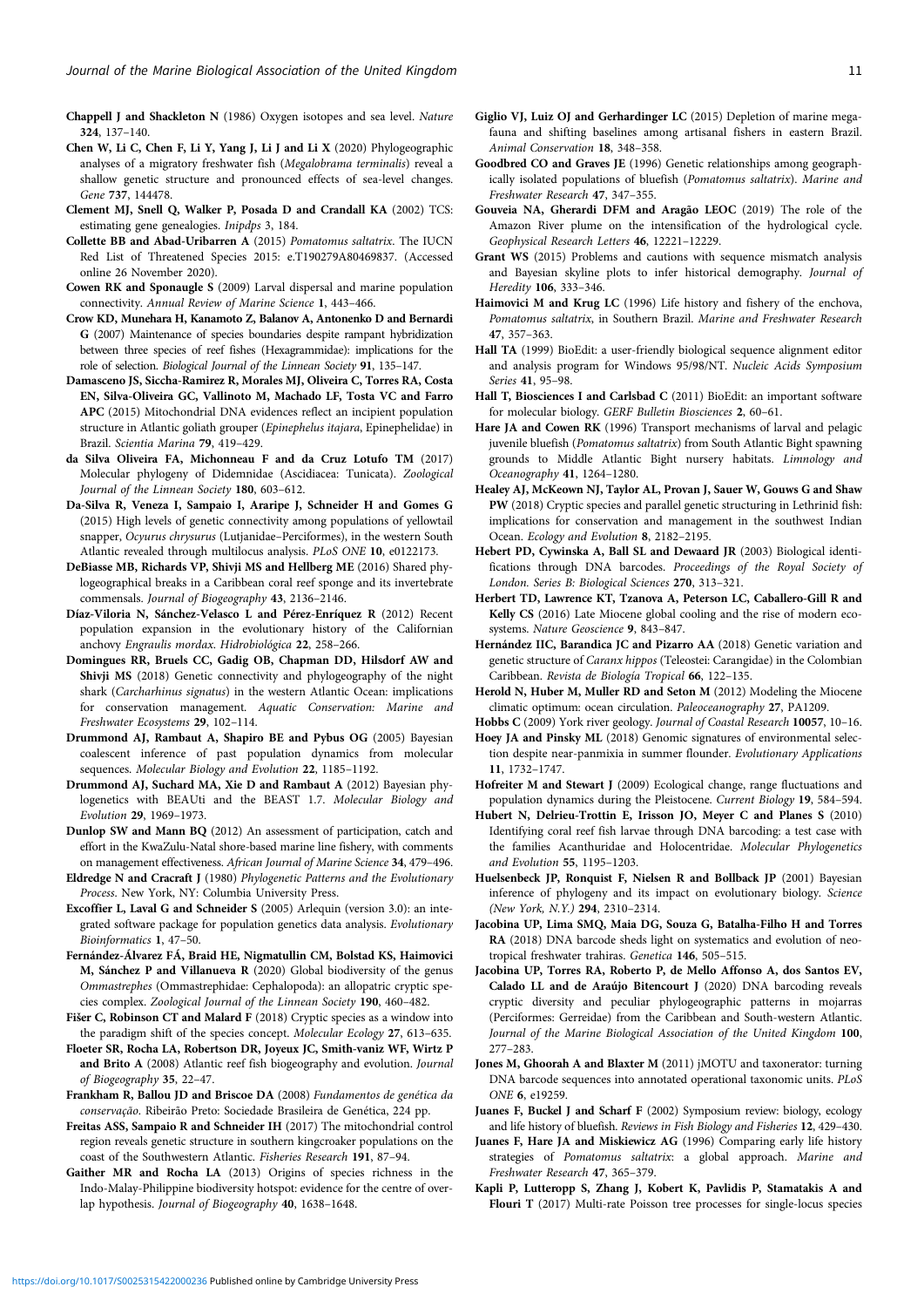<span id="page-11-0"></span>delimitation under maximum likelihood and Markov chain Monte Carlo. Bioinformatics 33, 1630–1638.

- Karas C, Nürnberg D, Bahr A, Groeneveld J, Herrle JO, Tiedemann R and Demenocal PB (2017) Pliocene oceanic seaways and global climate. Scientific Reports 7, 1–8.
- Kim S, Lee Y, Mutanen M, Seung J and Lee S (2020) High functionality of DNA barcodes and revealed cases of cryptic diversity in Korean curvedhorn moths (Lepidoptera: Gelechioidea). Scientific Reports 10, 1-12.
- Kimura M (1980) A simple method for estimating evolutionary rates of base substitutions through comparative studies of nucleotide sequences. Journal of Molecular Evolution 16, 111–120.
- Kumar S, Stecher G, Li M, Knyaz C and Tamura K (2018) MEGA X: molecular evolutionary genetics analysis across computing platforms. Molecular Biology and Evolution 35, 1547–1549.
- Leigh JW and Bryant D (2015) Popart: full-feature software for haplotype network construction. Methods in Ecology and Evolution 6, 1110–1116.
- Levin HL (ed.) (2009) Cenozoic events. In The Earth Through Time. Chichester: John Wiley & Sons, Hoboken, New Jersey, United States of America, pp. 469–503.
- Librado P and Rozas J (2009) DnaSP v5: a software for comprehensive analysis of DNA polymorphism data. Bioinformatics (Oxford, England) 25, 1451–1452.
- Liedke AM, Pinheiro HT, Floeter SR and Bernardi G (2020) Phylogeography of the banded butterflyfish, Chaetodon striatus, indicates high connectivity between biogeographic provinces and ecosystems in the western Atlantic. Neotropical Ichthyology 18, e190054.
- Lucinda PHF (2008) Systematics and biogeography of the genus Phalloceros Eigenmann, 1907 (Cyprinodontiformes: Poeciliidae: Poeciliinae), with the description of twenty-one new species. Neotropical Ichthyology 6, 113–158.
- Ludt WB and Rocha LA (2015) Shifting seas: the impacts of Pleistocene sealevel fluctuations on the evolution of tropical marine taxa. Journal of Biogeography 42, 25–38.
- Luiz OJ, Madin JS, Robertson DR, Rocha LA, Wirtz P and Floeter SR (2012) Ecological traits influencing range expansion across large oceanic dispersal barriers: insights from tropical Atlantic reef fishes. Proceedings of the Royal Society B: Biological Sciences 279, 1033–1040.
- Luz LA, Reis LL, Sampaio I, Barros MC and Fraga E (2015) Genetic differentiation in the populations of red piranha, Pygocentrus nattereri Kner, 1860 (Characiformes: Serrasalminae), from the river basins of northeastern Brazil. Brazilian Journal of Biology 75, 838–845.
- Machado-Schiaffino G, Juanes F and Garcia-Vazquez E (2010) Introgressive hybridization in North American hakes after secondary contact. Molecular Phylogenetics and Evolution 55, 552–558.
- Machado LF, Damasceno JS, Bertoncini ÁA, Farro AP, Hostim-Silva M and Oliveira C (2017b) Population genetic structure and demographic history of the spadefish, Chaetodipterus faber (Ephippidae) from Southwestern Atlantic. Journal of Experimental Marine Biology and Ecology 487, 45–52.
- Machado CD, Ishizuka TK, Freitas PD, Valiati VH and Galetti Jr PM (2017a) DNA barcoding reveals taxonomic uncertainty in Salminus (Characiformes). Systematics and Biodiversity 15, 372–382.
- Magris RA, Costa MD, Ferreira CE, Vilar CC, Joyeux JC, Creed JC, Copertino MS, Horta PA, Sumida PYG, Francini-Filho RB and Floeter SR (2020) A blueprint for securing Brazil's marine biodiversity and supporting the achievement of global conservation goals. Diversity and Distributions 27, 198–215.
- Mamet LNG, Daglio LG and García-De León FJ (2019) High genetic differentiation in the edible cannonball jellyfish (Cnidaria: Scyphozoa: Stomolophus spp.) from the Gulf of California, Mexico. Fisheries Research 219, 105328.
- Mattos G, Seixas VC and Paiva PC (2019) Comparative phylogeography and genetic connectivity of two crustacean species with contrasting life histories on South Atlantic sandy beaches. Hydrobiologia 826, 319–330.
- Mayr E (1893) The biological species concept. In Wheeler QD and Meier R (eds), Species Concepts and Phylogenetic Theory: A Debate. New York, NY: Columbia University Press, pp. 17–29.
- McKeown NJ, Gwilliam MP, Healey AJ, Skujina I, Potts WM, Sauer WH and Shaw PW (2020) Deep phylogeographic structure may indicate cryptic species within the Sparid genus Spondyliosoma. Journal of Fish Biology 96, 1434–1443.
- Meyer CP and Paulay G (2005) DNA barcoding: error rates based on comprehensive sampling. PLoS Biology 3, e422.
- Miralles L, Juanes F and Garcia-Vazquez E (2014a) Interoceanic sex-biased migration in bluefish. Transactions of the American Fisheries Society 143, 1308–1315.
- Miralles L, Juanes F, Pardiñas AF and Garcia-Vazquez E (2014b) Paleoclimate shaped bluefish structure in the northern hemisphere. Fisheries 39, 578–586.
- Monaghan MT, Wild R, Elliot M, Fujisawa T, Balke M, Inward DJ, Lees DC, Ranaivosolo R, Eggleton P, Barraclough TG and Vogler AP (2009) Accelerated species inventory on Madagascar using coalescent-based models of species delineation. Systematic Biology 58, 298–311.
- Moraes LJCL, Pavan D and Lima AP (2019) A new nurse frog of Allobates masniger-nidicola complex (Anura, Aromobatidae) from the east bank of Tapajós River, eastern Amazonia. Zootaxa 4648, 401–434.
- Moura RL, Amado-Filho GM, Moraes FC, Brasileiro PS, Salomon PS, Mahiques MM and Brito FP (2016) An extensive reef system at the Amazon River mouth. Science Advances 2, e1501252.
- Nelson G (1989) Species and taxa: systematics and evolution. In Otte D and Endler JA (eds), Speciation and its Consequences. Sunderland, MA: Sinauer Associates, pp. 60–81.
- Nelson JS, Grande TC and Wilson MV (2016) Fishes of the World, 5th Edn. Chichester: John Wiley & Sons, Hoboken, New Jersey, United State of America, 752 pp.
- Neves A, Vieira AR, Sequeira V, Paiva RB, Gordo LS and Paulo OS (2020) Highly regional population structure of Spondyliosoma cantharus depicted by nuclear and mitochondrial DNA data. Scientific Reports 10, 1–11.
- Nielsen EE, Nielsen PH, Meldrup D and Hansen MM (2004) Genetic population structure of turbot (Scophthalmus maximus L.) supports the presence of multiple hybrid zones for marine fishes in the transition zone between the Baltic Sea and the North Sea. Molecular Ecology 13, 585–595.
- Nunes FL, Van Wormhoudt A, Faroni-Perez L and Fournier J (2017) Phylogeography of the reef-building polychaetes of the genus Phragmatopoma in the western Atlantic Region. Journal of Biogeography 44, 1612–1625.
- Nykänen M, Dillane E, Reid D and Rogan E (2020) Genetic methods reveal high diversity and no evidence of stock structure among cuckoo rays (Leucoraja naevus) in the northern part of Northeast Atlantic. Fisheries Research 232, 105715.
- Oksanen J, Blanchet FG, Friendly M, Kindt R, Legendre P, McGlinn D, Minchin PR, O'Hara RB, Simpson GL, Solymos P, Stevens MHH, Szoecs E and Wagner H (2018) vegan: community ecology package. R package version 2.5–2. Available at [https://CRAN.R-project.org/package=vegan.](https://CRAN.R-project.org/package=vegan)
- Palumbi SR (1992) Marine speciation on a small planet. Trends in Ecology & Evolution 7, 114–118.
- Pardiñas AF, Campo D, Pola IG, Miralles L, Juanes F and Garcia-Vazquez E (2010) Climate change and oceanic barriers: genetic differentiation in Pomatomus saltatrix (Pisces: Pomatomidae) in the North Atlantic Ocean and the Mediterranean Sea. Journal of Fish Biology 77, 1993–1998.
- Pauly D, Zeller D and Palomares MLD (eds) (2020) Sea Around Us: Concepts, Design and Data. Available at <http://seaaroundus.org> (Accessed online 30 July 2020).
- Peluso L, Tascheri V, Nunes FL, Castro CB, Pires DO and Zilberberg C (2018) Contemporary and historical oceanographic processes explain genetic connectivity in a Southwestern Atlantic coral. Scientific Reports 8, 1–12.
- Pina Amargos F and Collette B (2015) Pomatomus saltatrix. The IUCN Red List of Threatened Species 2015: e.T190279A45797527. (Accessed online 26 November 2020).
- Piñeros VJ and Gutiérrez-Rodríguez C (2017) Population genetic structure and connectivity in the widespread coral-reef fish Abudefduf saxatilis: the role of historic and contemporary factors. Coral Reefs 36, 877–890.
- Pinto CM, Ojala-Barbour R, Brito J, Menchaca A, Carvalho AL, Weksler M, Amato G and Lee Jr TE (2018) Rodents of the eastern and western slopes of the Tropical Andes: phylogenetic and taxonomic insights using DNA barcodes. Therya 9, 15–27.
- Planes S (1988) Genetic diversity and dispersal capabilities in marine fish. In Hecht MK, MacIntyre RJ and Clegg MT (eds), Evolutionary Biology. Boston, MA: Springer, pp. 253–298.
- Pons J, Barraclough TG, Gomez-Zurita J, Cardoso A, Duran DP, Hazell S, Kamoun S, Sumlin WD and Vogler AP (2006) Sequence-based species delimitation for the DNA taxonomy of undescribed insects. Systematic Biology 55, 595–609.
- Posada D (2008) jModelTest: phylogenetic model averaging. Molecular Biology and Evolution 25, 1253–1256.
- Puillandre N, Brouillet S and Achaz G (2021) ASAP: assemble species by automatic partitioning. Molecular Ecology Resources 21, 609–620.